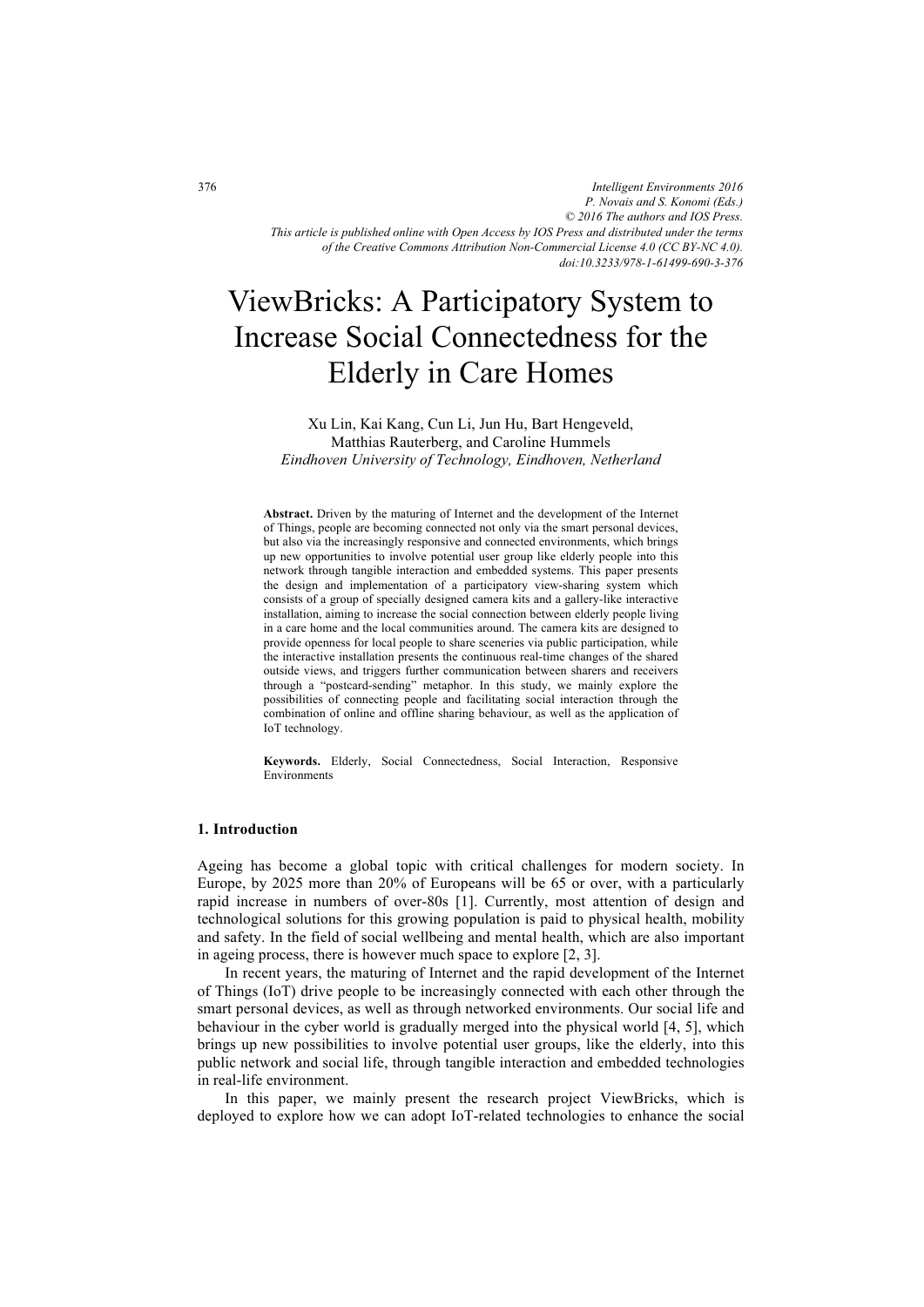connection between the elderly in care institutions and the surrounding local communities. We firstly introduce the specific background of this context and the related work. Then, we describe our current research exploration and illustrate the design and implementation of our project in detail. The insights and future work are discussed in the final part of this paper.

#### **2. Background and Related Works**

#### *2.1. Social connectedness of elderly*

Elderly people, especially the ones living in care institutions, usually experience a reduction in their social circles and a decline in their engagement with local activities. Increasing online and offline thresholds to get connected put them at the risk of becoming socially isolated [6, 7]. This is one of the important reasons why current care institutions make great efforts in social services and activities.

Online thresholds to be socially connected are mainly due to the high learning load of modern technology [7]. Media and Internet based tools usually update and change very fast, and have little in common with the traditional products in terms of interaction and product semantics. It takes the elderly much more time than the younger generations to learn and remember how to use them, which can result in anxiety for not doing well. There is a need to find a suitable access to build the connection and transition between modern and traditional technologies, so as to involve elderly people into modern social life more mildly.

Offline thresholds usually follow the decline of physical condition and the transition in social life along with the ageing process. Sensory decline, like reduced vision and audition, and decline in mobility physically limit the elderly's action radius, keeping them indoors. This reduces their opportunities to meet people and join social activities. When moving into a care home, some elderly people leave the places where they have lived and worked for decades, and live far from their families and original social circles. The unfamiliarity of the new environment can result into the growth of social barrier [6].

Current solutions to increase elderly's social connectedness mainly focus on two directions: (1) enhancing the social tie between elderly and their families through games and smart home products, like the multi-player sports games [2, 8] and the digital photo sharing system [9]; (2) providing social interventions to encourage the elderly to share experiences and meet new friends, such as social activities, internet training, home visiting [6, 10]. The first direction focuses more on strengthening the social ties within limited family members, but does not consider much about the potential of enriching the elderly's social resources, like improving the connection with people in the neighbourhood. The second direction helps in building more social relationships, but requires heavy investments in organizing, managing and maintaining the activities and services, which makes it hard to be sustainable.

Given the above analysis, there is a chance to explore how design intervention with the application of modern technology can help in improving or extending the elderly's social connections with other people in their local community through a participatory and more sustainable way.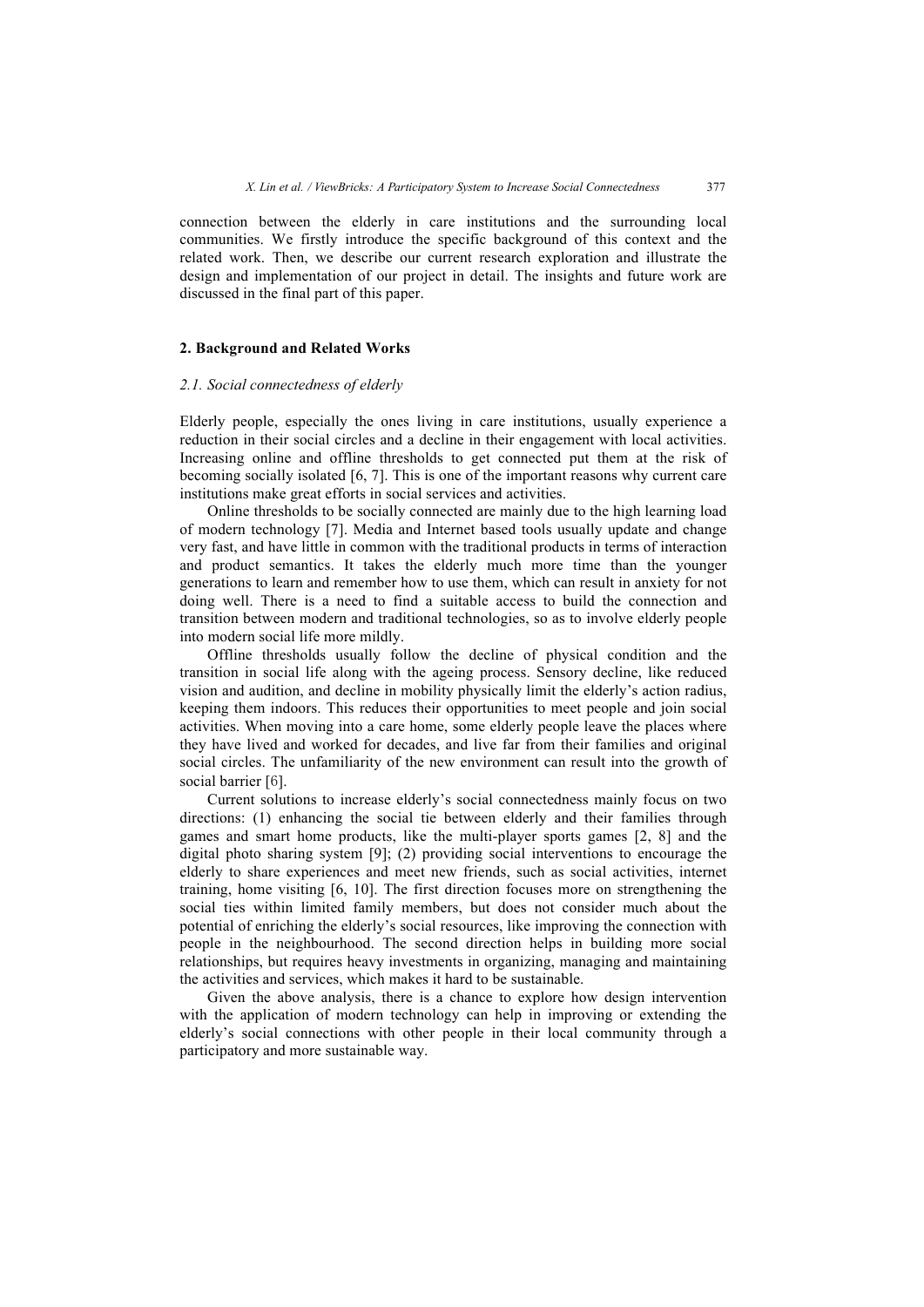#### *2.2. Interactive environment and connected "Things"*

To lower the threshold of engaging elderly people into the interaction and digital service, tangible solutions and sensing technology are widely adopted in current design for smart products and environments. The interaction and embedded systems in living environments usually fit people's life style with intuitive operations, learning people's behaviour and giving feedback in situ [11]. There are examples like using the interactive wall embedded in living environment to help reducing wandering behaviour of dementia elderly through motion sensing and media feedback, and using the lighting and sound installation to improve experience in care home's public space via sensory simulation [12, 13]. Furthermore, in public contexts like indoor common spaces or the streets outdoor, tangible interventions not only help engage people with the interaction, but also contribute to facilitating social interactions between participants [14, 15]. This may also help in increasing social connections between elderly people and other participants.

Meanwhile, Technological advances, like the growing open-source hardware platforms in IoT development, lower the threshold for the public participation in reallife data sensing and sharing. The smart "Things" are becoming more connected with simplified building process and enriched data collecting and sharing approaches [4, 5]. This also provides possibilities to enrich the things that can be shared between elderly and local communities, as well as the ways to share them.

# **3. Design of ViewBricks System**

In care homes, many of the elderly people hold strong emotion and rich memories towards specific places, including the places with unforgettable personal experience and the ones where big events or issues happened. However, the online and offline thresholds hinder them from revisiting the places or keeping updated with the happenings in those areas via social media or photo searching.

This actually leaves space for design researchers to explore whether it is possible to help filling up this gap by creating a view-sharing experience of those places between elderly people and the local communities, which can finally contribute to the improvement of the social connection between them.

Thus, in this study, an initial participatory system is designed, called ViewBricks (Fig. 1). It consists of a group of specially designed camera kits (ViewBricks) for local people to openly share constant real-time videos and images from different places, as well as a gallery-like interactive installation to present the shared contents in the care home and trigger further communication between sharers and receivers through a "postcard-sending" metaphor. The system is implemented mainly to explore the possibilities of connecting people and facilitating social interaction through the combination of online and offline sharing behaviour, as well as applying related IoT technology into everyday life.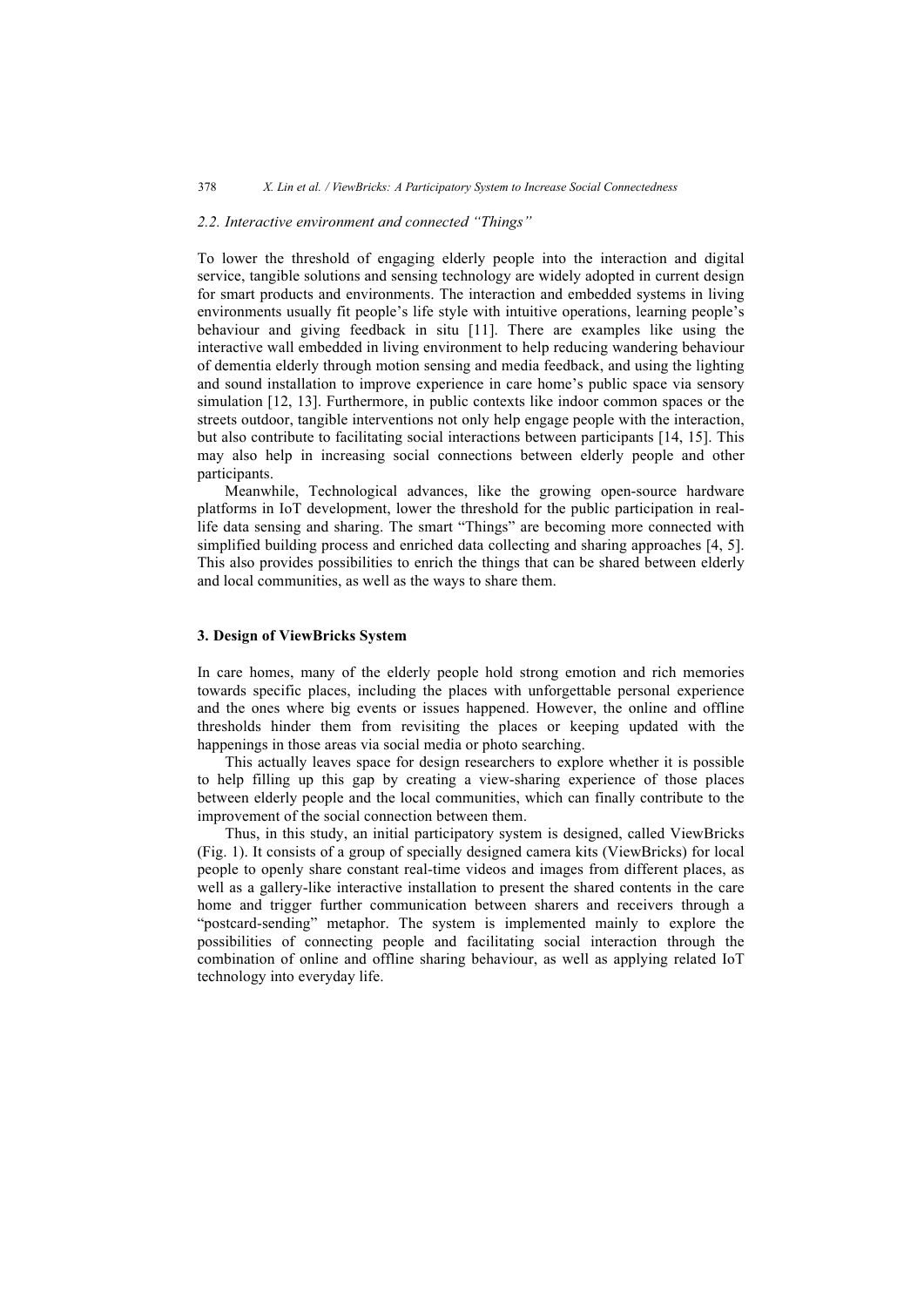

**Figure 1.** Structure of ViewBricks System.

#### *3.1. ViewBricks for view sharing*

The view-sharing kits (the ViewBricks) are wireless networking image collectors, which can automatically take pictures or record videos at regular intervals and upload the captured contents to the online server via 3G network simultaneously (Fig. 2). They are portable and can work independently in outdoor environment.

Volunteers from local communities are assigned with the viewbricks and encouraged to put them wherever they wish to share a view with the elderly who live in a care home and cannot have long-distance or long-time outdoor activities every day. As the viewbricks require low learning cost to share sceneries, all that volunteers need to do is to put them on some stable surfaces, let them face the views they want to share, and turn the kits on. Then, the viewbricks will take and upload the photos at a speed of 1 photo per minute via 3G network. In this version, we use Flickr as the Internet server for storing photos. Each volunteer will receive an account to check the real-time uploaded pictures and the working condition of the viewbricks.



**Figure 2.** Structure of ViewBricks. **Figure 3.** Structure of the installation (1 unit).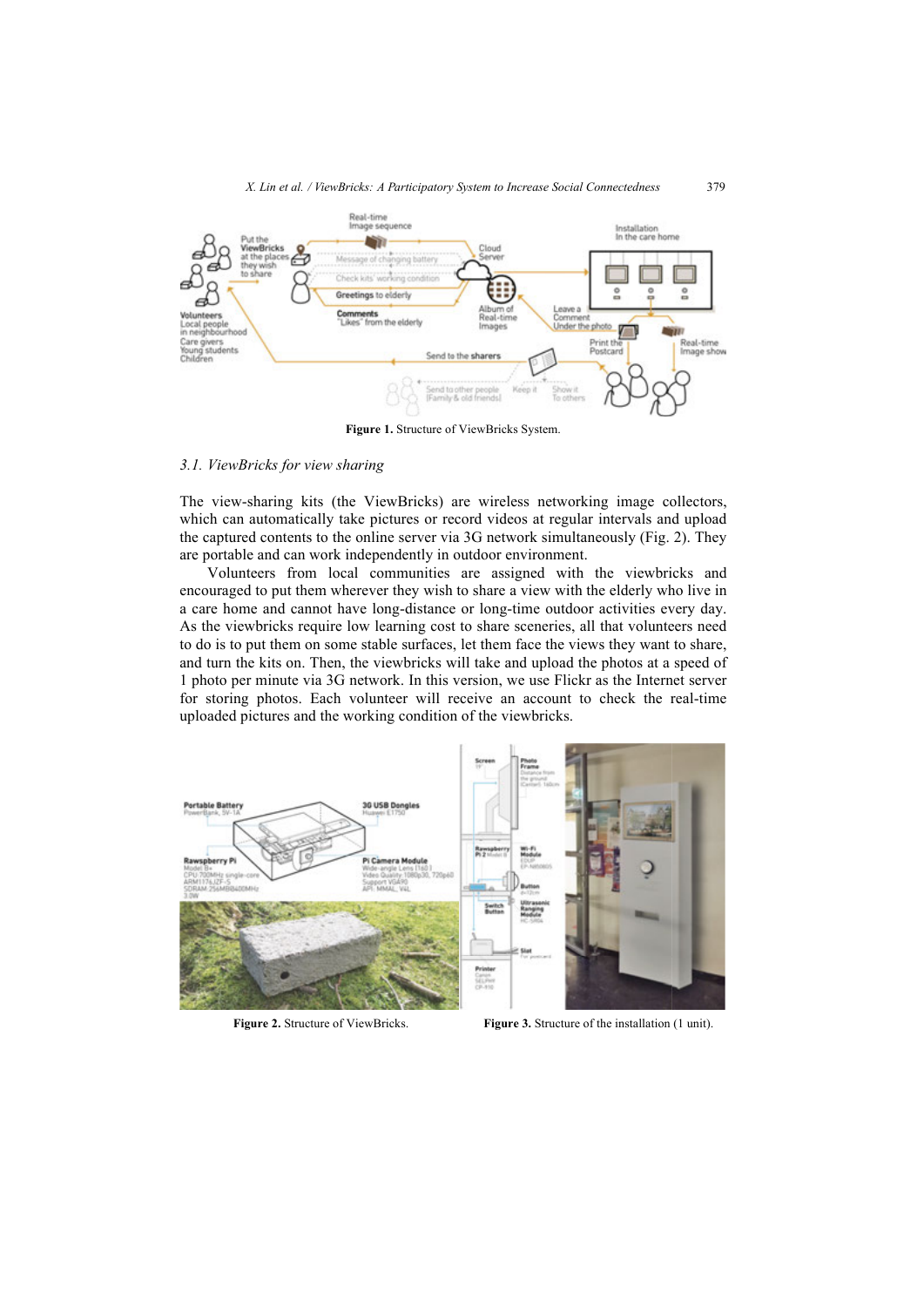#### *3.2. The Interactive gallery to build connection*

The second part of the ViewBricks system is the Gallery-like interactive installation (Fig. 3). It is designed in a tangible interface and vintage style to suit elderly people's perception and preference, which can also fit into the surroundings of the care home. The sceneries in the frames, however, are digital images shared from the viewbricks in real time. The installation has three photo frames hanging on its wall, and each frame has a button and a slot right under it. When the button is pushed, the view shown on the screen will be printed out as a postcard out of the slot.

We choose the corridor of the ground floor in a care home as the location for the installation, which is a common space open to all the residents and the neighbourhood around. Many of the elderly in care home walk along the corridor to the dining hall for meals or public activities. When they pass the corridor and get close to one of the photo frames, the system will detect their location and behavior, then the still picture starts to be dynamic and runs a 30-second slideshow like a time-lapse animation. The elderly can see the delicate changes of the views as time passed in the last several hours. When the slideshow is over, the photo frame stops at the latest image and continues the updating at the speed of 1 image per minute (Fig. 4). If the elderly are attracted by this and enjoy what is happening somewhere outside at the moment, they are encouraged to push the button, and the scenery shown on the screen will start to "fall down". Then the elderly can receive a real postcard from the slot with a picture exactly same as shown in the photo frame. On the backside, there is the address and messages from the volunteer who shares the view. The elderly can choose to keep the postcard or write it back to continue the conversation (Fig. 5).





**Figure 5.** Interaction of printing the postcards.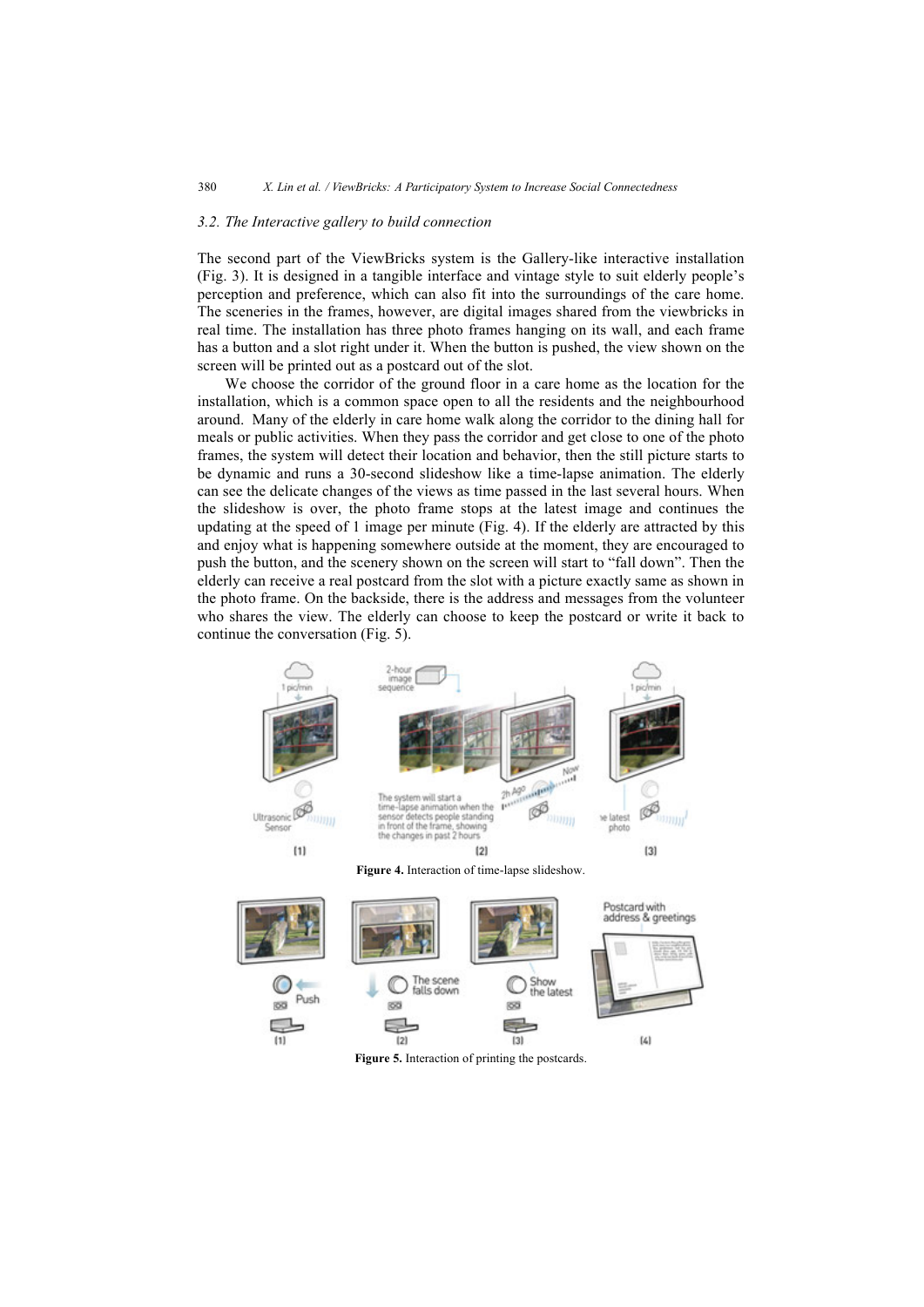This postcard with greetings becomes a media to build up the connection between the elderly inside the care home and the volunteers outside through a conversion transited from cyber to physical world. Besides, when the button is pushed down, there will also be a comment made online right under the photo in the sharer's Flickr album, saying that the elderly like the view and print it into a postcard. The more the elderly push the button and print, the more popular the view will be (Fig. 6).

In this design, we tend to explore the possibilities of providing new view-sharing experience to help increase the elderly's social connectedness. With the ViewBricks, what local people can share with the elderly are not only the past moments in shared places, but also the chances of knowing what is happening and what will happen, which actually help create shared experiences between sharers and the elderly for potential communication in future. The "postcard-sending" metaphor in this design works for translating the interaction in digital language into physical ones for the elderly, and provides physical evidence to trigger social interaction between the elderly and other people.



**Figure 6.** Framework of ViewBricks system.

#### **4. Implementation of ViewBricks System**

#### *4.1. Structure and Technical solution for ViewBricks*

In this project, the ViewBricks mainly work for data collecting. In order to be stable, power saving and not distracting in the located environment, the kits are designed with a look like the common bricks made of cement in Netherland cities. They are humble, strong, and sealed with waterproof material inside to against the heavy rain, strong wind, pressure, collision and being stolen (Fig. 2).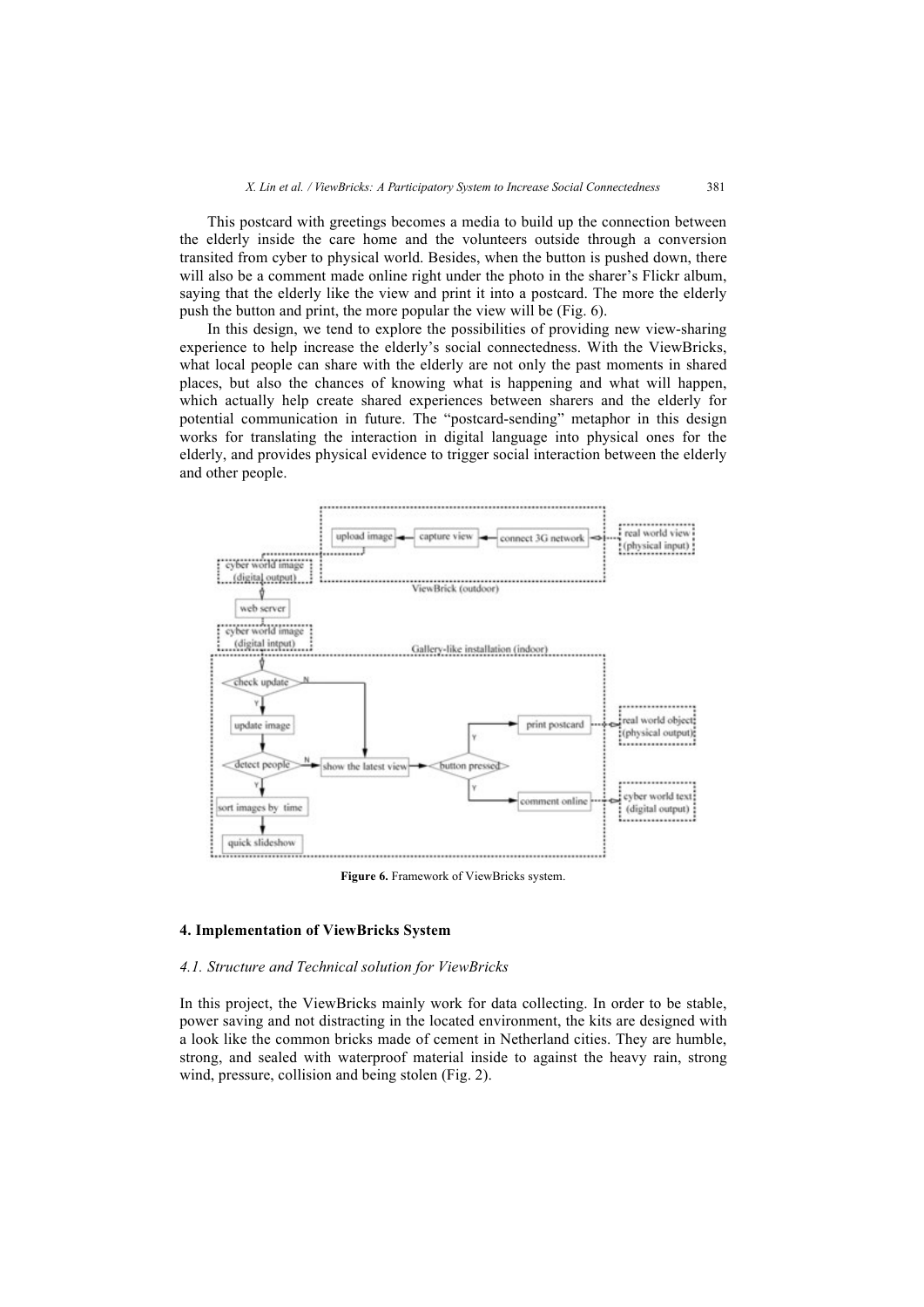Inside the ViewBricks, we use Raspberry Pi (Model  $B+$ ) as the core component to control the camera module and connect to the Internet, which has relatively lower power consumption with satisfying performance and is convenient for development and test in the R &D phase.

The wide-angle (160 degree) camera module is applied in this project for a good view of outdoor scenery. It has a five-megapixel fixed-focus camera that supports 1080p30, 720p60 and VGA90 video modes, as well as the still capturing, which can provide pictures with a relatively good quality on 19" screens. It can be accessed though MMAL and V4L APIs [16]. The third-party library (Picamera Python library) is used for camera control in this system.

There is no official 3G module for Raspberry Pi yet, thus we choose 3G USB dongles for 3G connection. The model used in this system is Huawei E1750, which has been tested working fine with Raspberry Pi after setting up.

 A Powerbank battery (output 5V-1A) is our current power solution to support ViewBricks. Given the limited surface area of ViewBricks, the conversion rate of most current solar panels on market and the lack of sunshine in the Netherlands, we are struggling with the solution to use solar battery and still trying to find a better power supply for ViewBricks.

The key program of ViewBricks is to capture images and upload them to the online social media server via API—Flickr API in this case. A shell script is also created to establish 3G connection and then call this program at regular intervals. The safe work time for each ViewBricks is tested and recorded, and an email or SMS will be sent by the system to users as a reminder when it is time to change battery, in order to avoid the power off without shutdown, which may damage the device.

#### *4.2. Construction of the installation inside a care home*

In order to fit the vintage style of the environment and engage the elderly in a natural and mild way, we hide everything that looks digital or technological behind a new wall built specially for the installation (Fig. 3). Raspberry Pi is also used to implement the main function of the installation for its advantage in size. We choose Raspberry Pi 2 (Model B) this time for the need of more complicated computing work and less limitation in power consumption. Wi-Fi Module (EDUP EP-N8508GS) is used for the Internet connection. Ultrasonic ranging module (HC-SR04) is adopted to detect the distance of the object passing by, connected to the Raspberry Pi via the Generalpurpose input/output (GPIO). It provides 2cm to 400cm non-contact measurement function with the accuracy of 3mm. There are also two buttons connected via GPIO, one is for the developers to exit the system and the other one is the button for the users to print the postcard. The printer, Cannon SELPHY CP-910 is adopted for printing postcards and photos, which is in a size small enough to be hidden behind the wall and can print cards in a relative high speed and good quality.

#### **5. Discussion and Future Work**

In this paper we present a participatory view-sharing system, ViewBricks, which consists of a group of photo-capturing kits and a gallery-like interactive installation. The goal of this system is to explore an inter-disciplinary approach to involve potential group, the elderly, into the view-sharing experience responsive and connected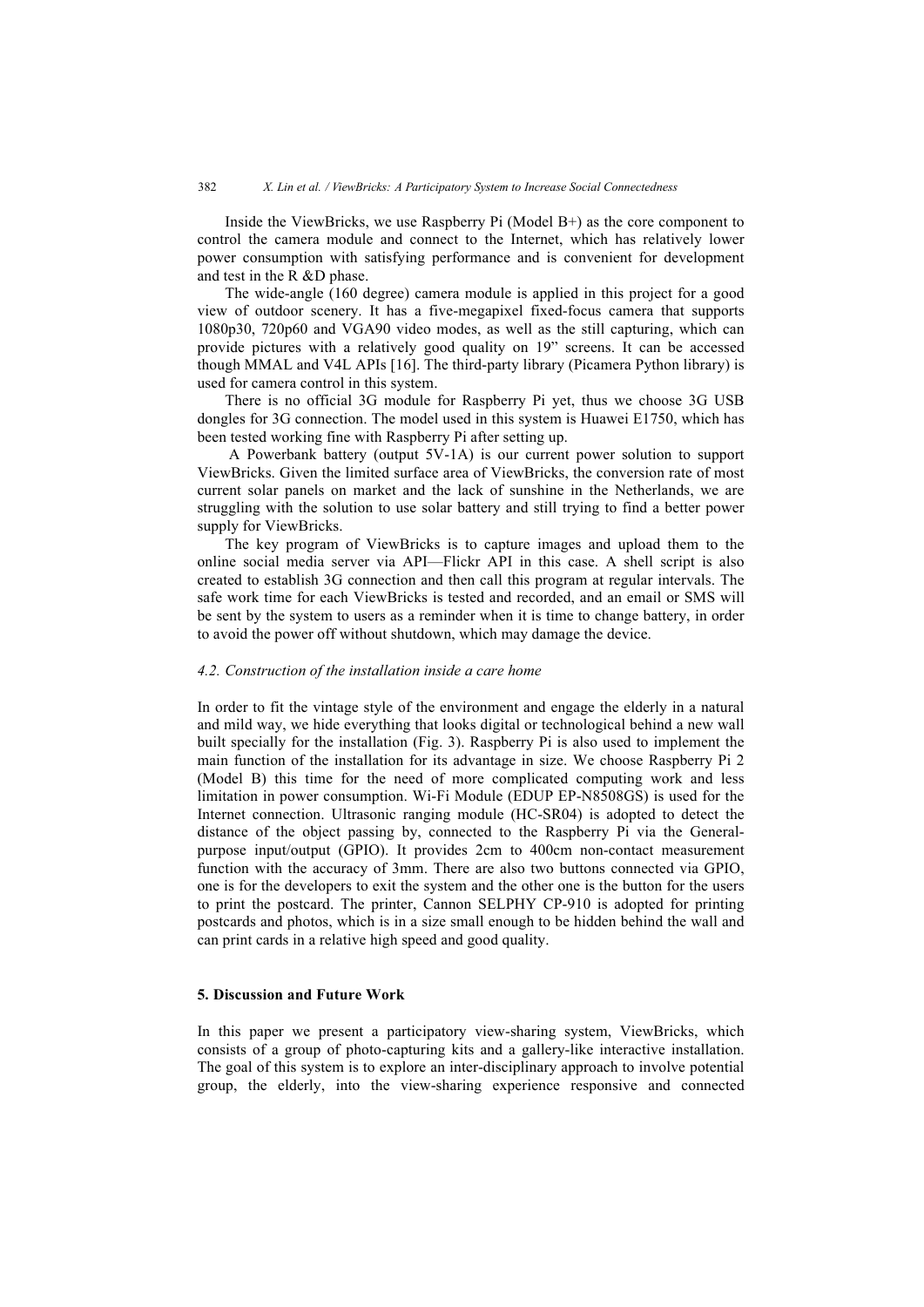environment based on the "Internet of Things". The system provides services for the elderly who live in care home by enhancing their connection and social support from outside.

Through the design and implementation process, we initially highlight some important factors to help improve social connectedness via this system, based on the initial feedback from the caring home faculties, and plan to explore them through the improvement of content selecting, interaction and sustainability of this system.

#### *5.1. Important factors of the system*

The first factor is the **constant real-time view sharing**. It directly presents what is happening outside at the moment that they are watching, which contributes to facilitate the connection between remote places via the synchronism of real-world changes. Furthermore, instead of showing past moments that other people have experienced, the real-time views provide shared experiences between sharers and receivers to see what will happen in shared places together, which have potentials to facilitate further communication.

The second factor is the **interactivity** of the system, which mainly contributes in two important aspects: (1) enhancing the connection between elderly and the outside; (2) providing the transition between digital language and the physical one. Printing postcards provides the elderly a sense of creating influences and getting feedbacks from the other side of the frames, which helps enhance the connection through interaction, instead of only showing the images. The printing operation also represents the fact that elderly people like the specific shared sceneries. It translates the elderly's offline appreciation into similar online behaviour, such as "like" and "favorite". The further operations like showing the postcards or sending them to other people can be considered as transformed "forward". The greetings printed on postcards stand for online postings from sharers, and the replies through postcard sending from the elderly will be offline "commenting".

The third factor is the potential to trigger **social interaction** between participants. Besides the aim of providing tangible interaction, the postcard-sending metaphor also emphasizes the fact that the sceneries are something that local people wish to share and talk about with the elderly, rather than some randomly chosen views with little meaning. The inviting sentences in printed greetings also leave opportunities to trigger further communication via writing replies. Meanwhile, the choice of embedding the interactive installation into the common space is also based on the purpose of creating more opportunities for the elderly to encounter with each other and start co-located conversations, which helps to motivate senior residents to pay attention to the system and also contributes in increasing social connectedness.

The fourth factor is the **public participation**. Improving social connectedness needs a long-term intervention, which means the system will require constant updates in content or interaction to attract users. The spreading and maintaining of the camera kits, the location changing, and the communicating via postcards can hardly be carried out only through service providing from the care institutions in a top-down mode. The public participation of local communities is necessary for the sustainability of the system, technically and socially, and a suitable mechanism to support the participation also needs to be explored.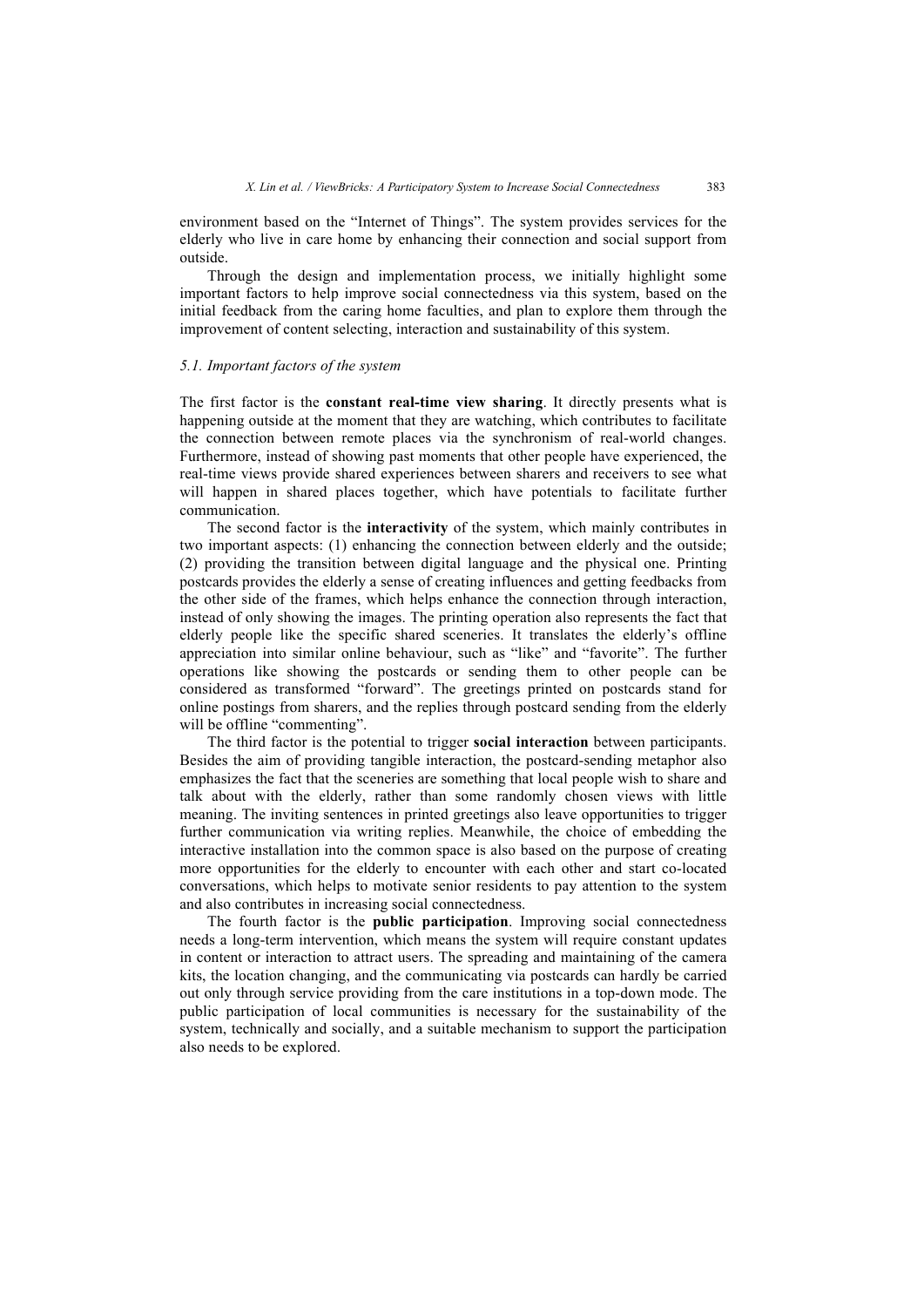#### *5.2. Future work*

For choosing locations, we start with encouraging people to share typical places in city that can be recognized by most of people, while the places having strong emotional connections with the elderly should also be added. Recommendations from participants for place choosing can be found out in interviews after the experiment. At the same time, emotional impacts brought by the sceneries are need to be considered as well, since the depressed sceneries that can call up bad memories should be carefully dealt with.

The interaction of the installation currently focuses on receiver side, and mainly happens indoor. In further development, the interaction on sharer side and outdoor needs to be considered, which includes the interaction between indoor installation and outdoor kits, the direct social interaction between sharers and receivers, and the possible interaction in shared places that can attract outside people to join the system.

Finally, solutions to maintain the sustainability of the whole system will be explored in further development. For projects based on public participation, a suitable mechanism to provide proper tasks and awards is necessary to keep people engaged with the system. Shared needs and interests also need to be explored, in order to motivate different groups of participants to join the communication and social interaction.

#### **6. Conclusion**

ViewBricks system presented in this paper is a design practice, based on the research goal of exploring possibilities to increase social connectedness of the elderly living in care homes, through the combination of online and offline sharing behaviour, as well as the adoption of IoT-related technologies. The system consists of a gallery-like interactive installation and a group of view-sharing kits. The elderly's connection with the shared places and social interaction with the sharers can be facilitated through the "postcard-sending" interaction. The important factors found in design and implementation will be improved in future iteration, in order to refine the interaction, enhance the connected relationship, and sustain the engaging experience and user participation.

In current stage, we design this system to find out the factors that can affect users' social behaviour that happens not only inside the care home but also in the interaction outside. The whole system is kept flexible and able to be modified for different study purpose in related areas.

#### **References**

- [1] The European Commission, (DG Health and Food Safety, Public Health, Ageing, Policy), http://ec.europa.eu/health/ageing/policy/index\_en.htm
- [2] S. Hausknecht, R. Schell, F. Zhang and D. Kaufman, Building seniors' social connections and reducing loneliness through a digital game, in Proc. ICT4AgeingWell2015, Lisbon, Portugal (2015), 276-284.
- [3] A. Bowling and P. Dieppe, What is successful ageing and who should define it? *BMJ: British Medical Journal*, vol. 331 (2005), 1548-1551.
- [4] A.M. Townsend, *Smart cities: big data, civic hackers, and the quest for a new utopia*, W.W. Norton & Company, New York, 2013.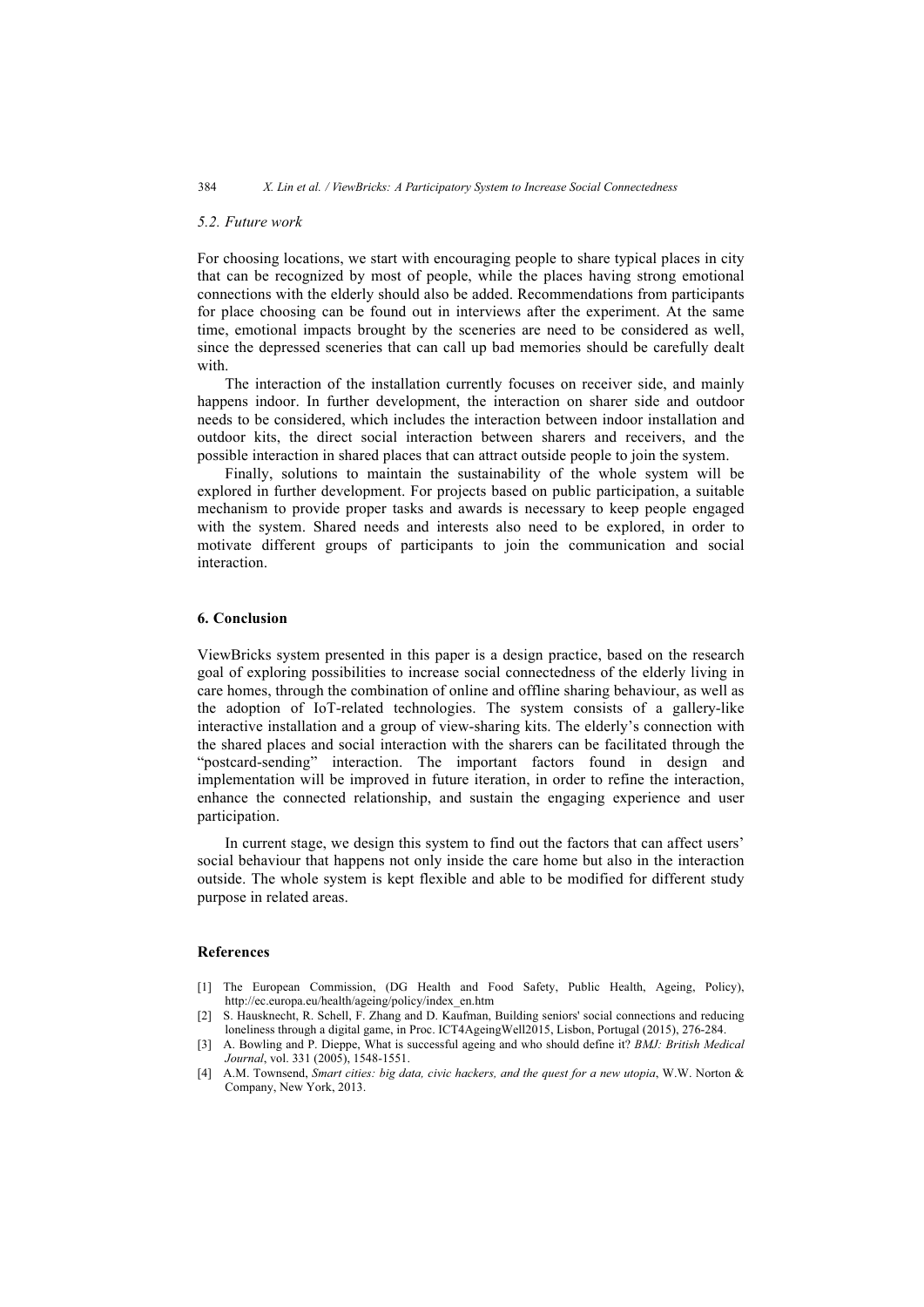- [5] J. Alves Lino, B. Salem, M. Rauterberg, Responsive environments: user experiences for ambient intelligence, *Ambient Intelligence and Smart Environments*, vol. 2(4) (2010), 347-367.
- [6] N.R. Nicholson, A review of social isolation: an important but underassessed condition in older adults, *The Journal of Primary Prevention*, vol. 33(2) (2012), 137-152.
- [7] Y. Barnard, M.D. Bradley, F. Hodgson, and A.D. Lloyd, Learning to use new technologies by older adults: Perceived difficulties, experimentation behaviour and usability, *Computers in Human Behavior*, vol. 29(4) (2013), 1715-1724.
- [8] R. Schell, S. Hausknecht and D. Kaufman, Barriers and adaptations of a digital game for older adults, in Proc. ICT4AgeingWell2015, Lisbon, Portugal (2015), 269-275.
- [9] M. Biemans, B. van Dijk, P. Dadlani, A. van Halteren, Let's stay in touch: sharing photos for restoring social connectedness between rehabilitants, friends and family, in Proc. the 11th international ACM SIGACCESS conference on Computers and accessibility, Pittsburgh, PA, USA (2009), 179-186.
- [10] A.P. Dickens, S.H. Richards, C.J. Greaves, J.L. Campbell, Interventions targeting social isolation in older people: a systematic review, *BMC public health*, vol. 11(1) (2011), 1-22.
- [11] E. Hornecker, J. Buur, Getting a grip on tangible interaction: a framework on physical space and social interaction, in Proc. the SIGCHI conference on Human Factors in computing systems, Montréal, Canada (2006), 437-446.
- [12] S. Robben, K. Bergman, S. Haitjema, Y. de Lange, B. Kröse, Reducing dementia related wandering behaviour with an interactive wall, *Ambient Intelligence*, (2012), 296-303.
- [13] J. Gu, Y. Zhang, J. Hu, Lighting and sound installation for elderly with dementia, in Proc. Culture and Computing, kyoto, Japan (2013), 169-170.
- [14] L. Hespanhol, M. Tomitsch, Designing for collective participation with media installations in public spaces, in Proc. the 4th Media Architecture Biennale Conference: Participation (2012), 33-42.
- [15] K. Väänänen-Vainio-Mattila, J. Häkkilä, A. Cassinelli, J. Müller, E. Rukzio, A. Schmidt, Experiencing interactivity in public spaces (eips), In Proc. CHI'13 Extended Abstracts on Human Factors in Computing Systems, Paris, France (2013), 3275-3278.
- [16] Raspberry Pi Camera Module Review and Tutorial Guide, http://www.tweaktown.com/guides/5617/raspberry-pi-camera-module-review-and-tutorialguide/index.html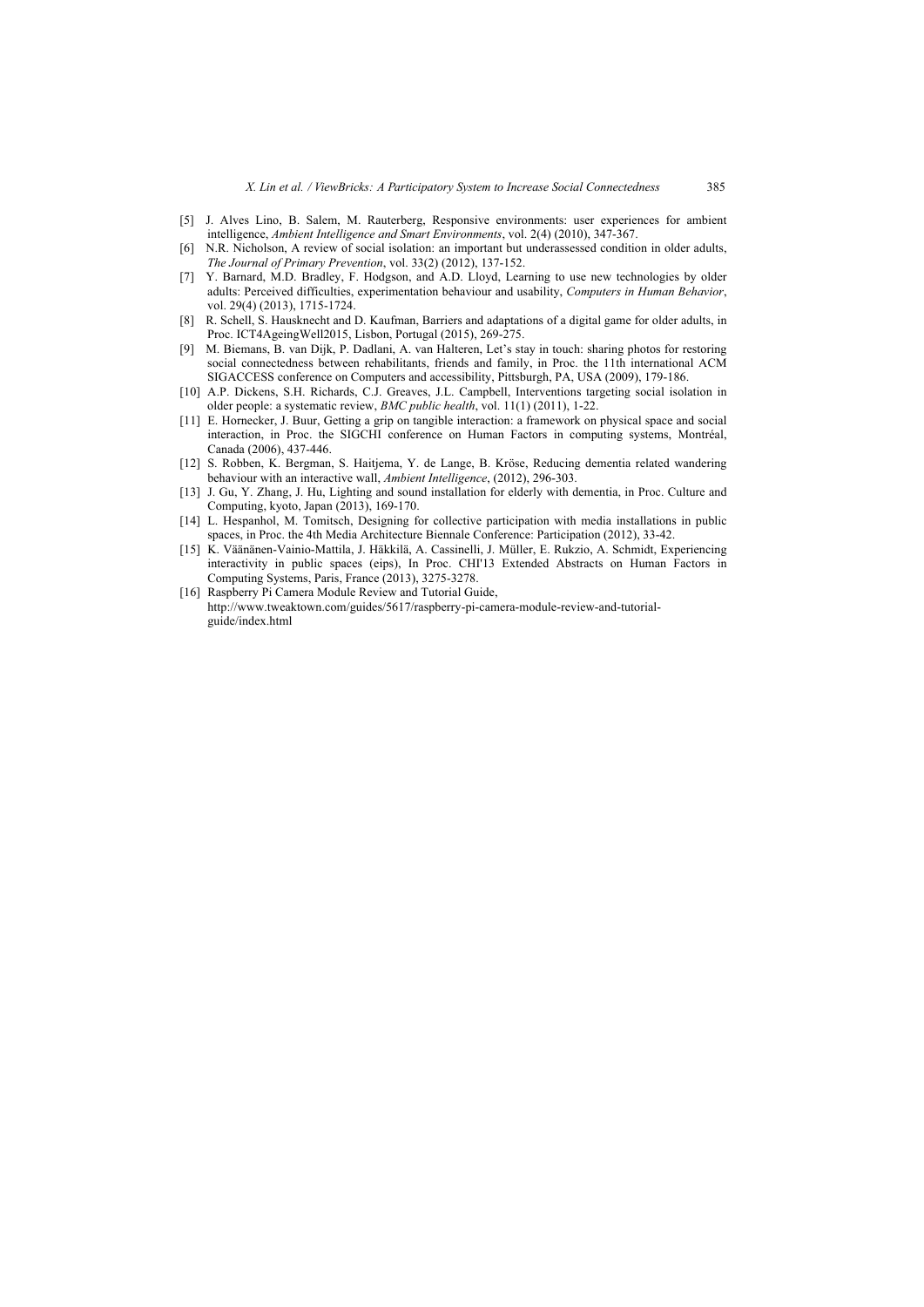# INTELLIGENT ENVIRONMENTS 2016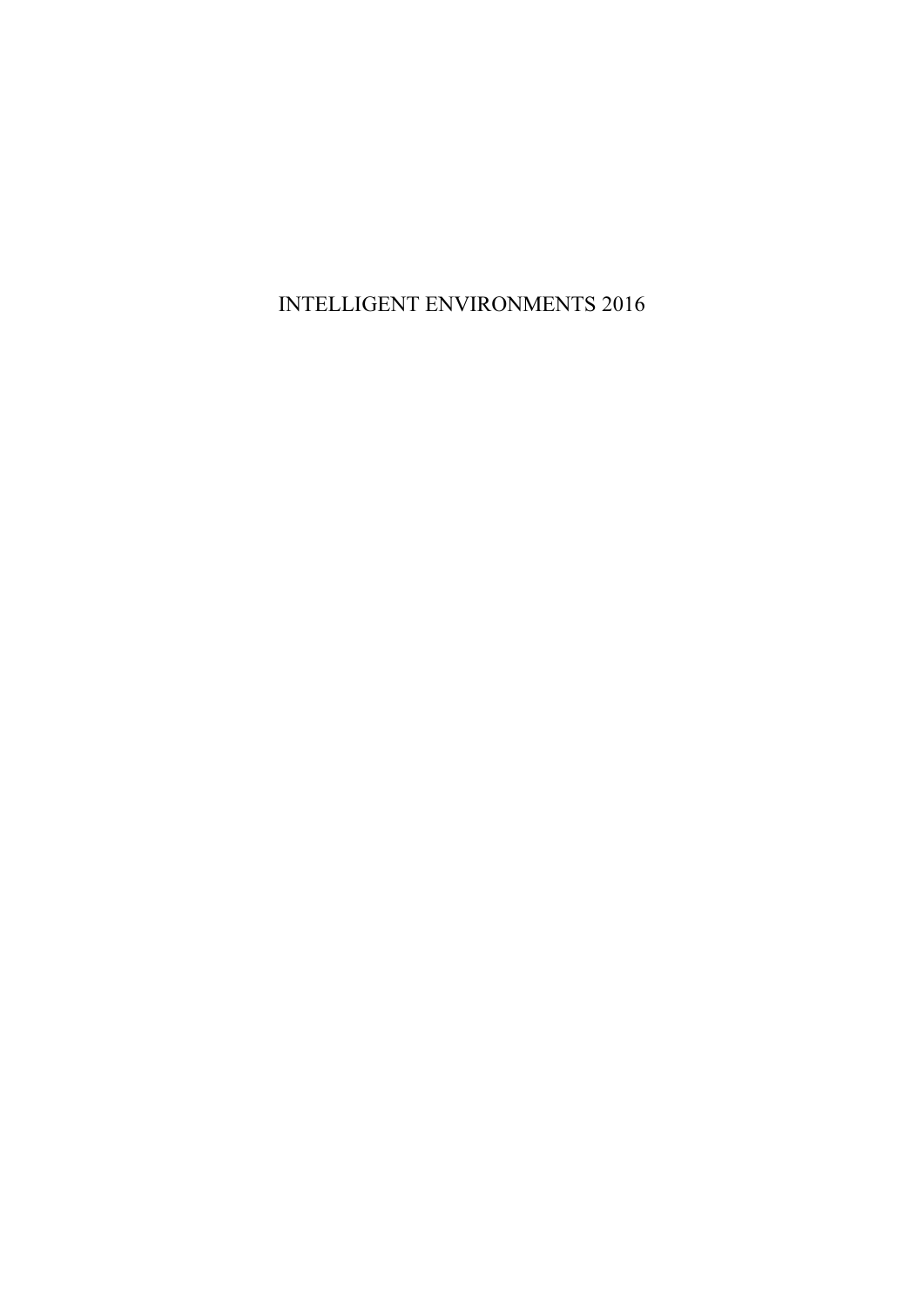# Ambient Intelligence and Smart Environments

The Ambient Intelligence and Smart Environments (AISE) book series presents the latest research results in the theory and practice, analysis and design, implementation, application and experience of Ambient Intelligence (AmI) and Smart Environments (SmE).

> Coordinating Series Editor: Juan Carlos Augusto

> > Series Editors:

Emile Aarts, Hamid Aghajan, Michael Berger, Vic Callaghan, Diane Cook, Sajal Das, Anind Dey, Sylvain Giroux, Pertti Huuskonen, Jadwiga Indulska, Achilles Kameas, Peter Mikulecký, Daniel Shapiro, Toshiyo Tamura, Michael Weber

# Volume 21

Recently published in this series

- Vol. 20. W. Chen et al. (Eds.), Recent Advances in Ambient Assisted Living Bridging Assistive Technologies, e-Health and Personalized Health Care
- Vol. 19. D. Preuveneers (Ed.), Workshop Proceedings of the 11th International Conference on Intelligent Environments
- Vol. 18. J.C. Augusto and T. Zhang (Eds.), Workshop Proceedings of the 10th International Conference on Intelligent Environments
- Vol. 17. J.A. Botía and D. Charitos (Eds.), Workshop Proceedings of the 9th International Conference on Intelligent Environments
- Vol. 16. M. d'Angelantonio and J. Oates (Eds.), Is Ambient Assisted Living the Panacea for Ageing Population?
- Vol. 15. J. Mintz et al. (Eds.), Touching the Future Technology for Autism? Lessons from the HANDS Project
- Vol. 14. M. Bhatt and H.W. Guesgen (Eds.), Situational Awareness for Assistive Technologies
- J.A. Botía et al. (Eds.), Workshop Proceedings of the 8th International Conference on Intelligent Environments
- Vol. 12. T. Bosse (Ed.), Agents and Ambient Intelligence Achievements and Challenges in the Intersection of Agent Technology and Ambient Intelligence
- Vol. 11. J.C. Augusto et al. (Eds.), Handbook of Ambient Assisted Living Technology for Healthcare, Rehabilitation and Well-being
- Vol. 10. J.C. Augusto et al. (Eds.), Workshop Proceedings of the 7th International Conference on Intelligent Environments

ISSN 1875-4163 (print) ISSN 1875-4171 (online)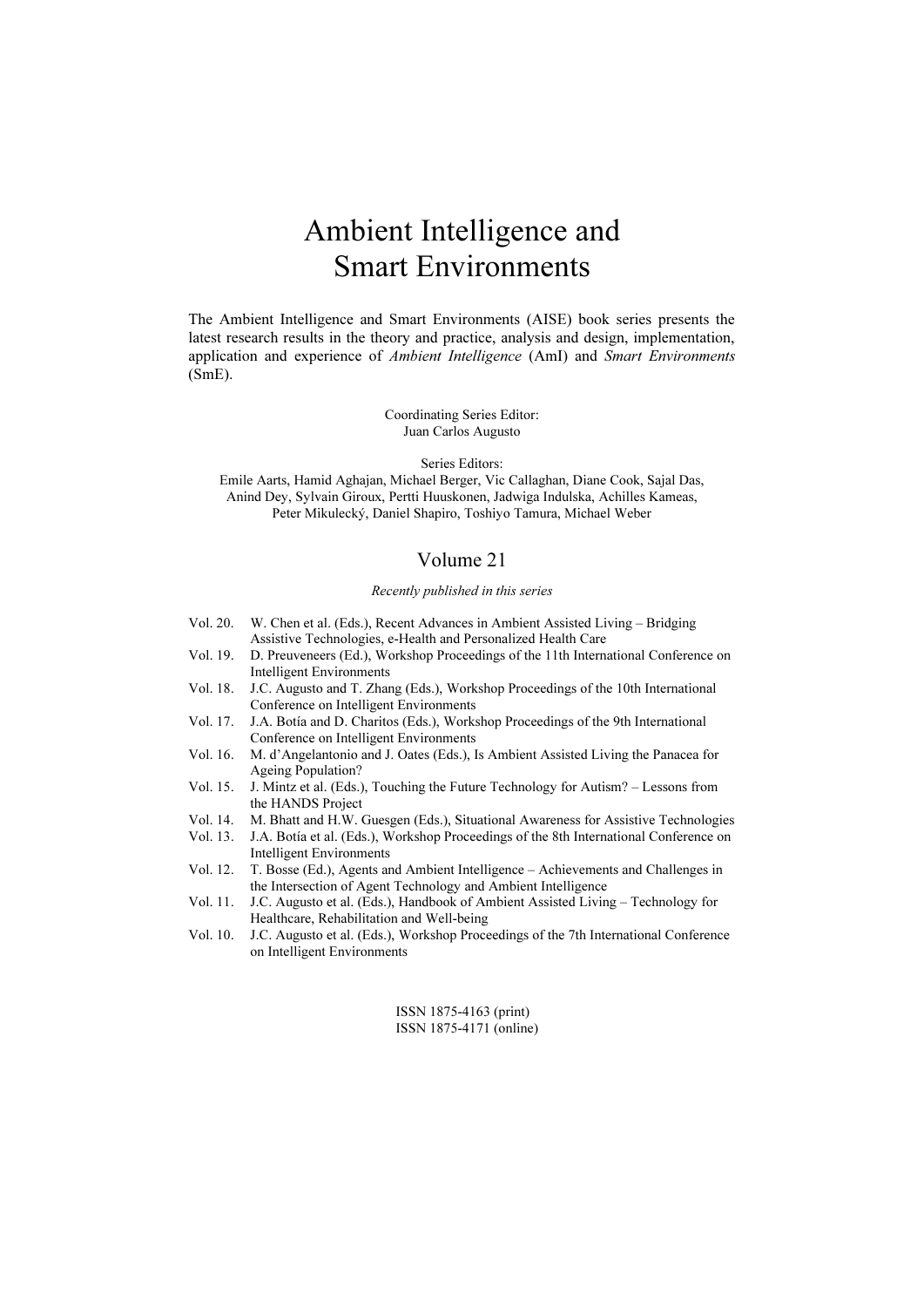Workshop Proceedings of the 12th International Conference on Intelligent Environments

Edited by

Paulo Novais Universidade do Minho, Portugal

and

Shin'ichi Konomi

University of Tokyo, Japan



Amsterdam • Berlin • Washington, DC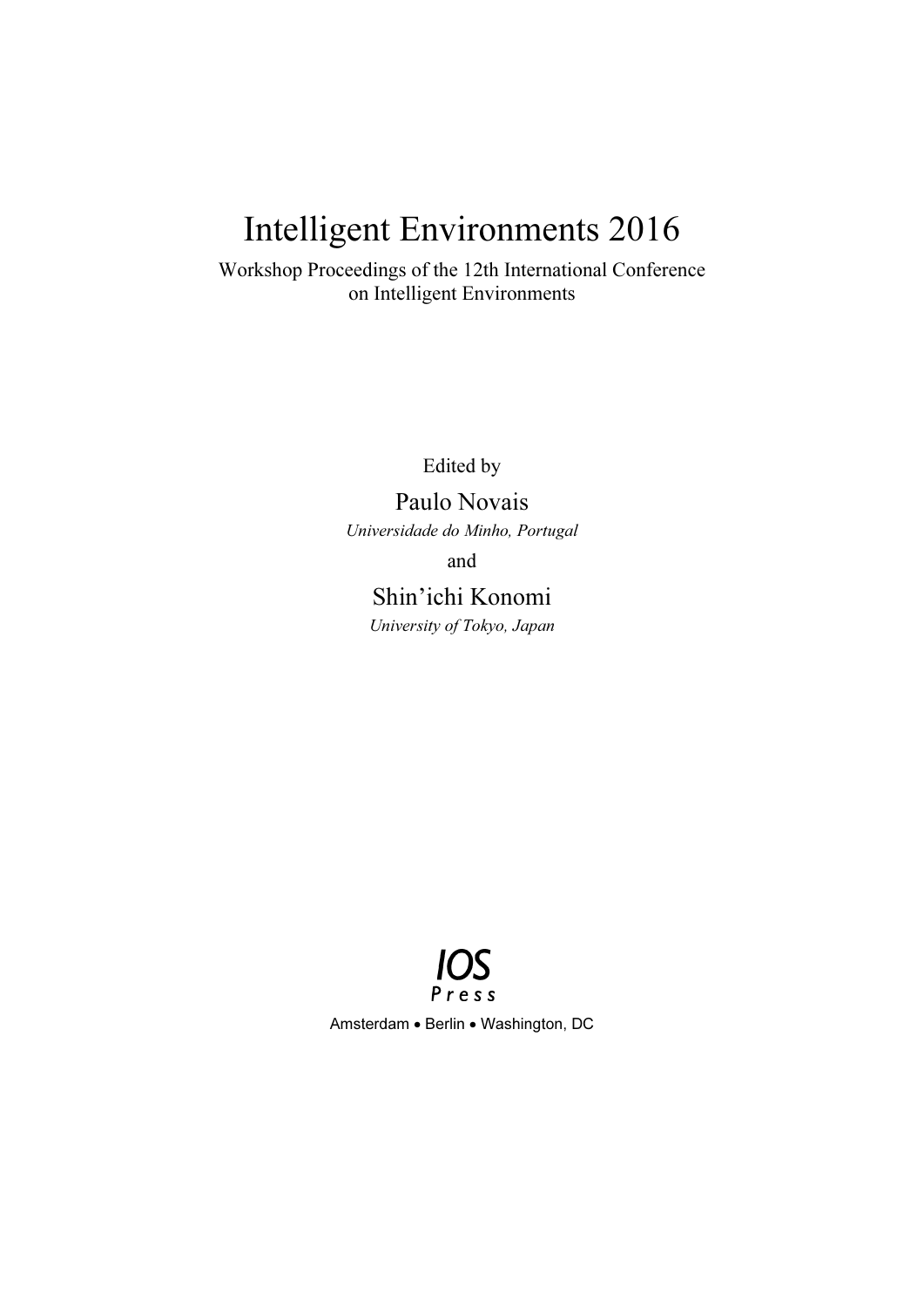© 2016 The authors and IOS Press.

This book is published online with Open Access and distributed under the terms of the Creative Commons Attribution Non-Commercial License 4.0 (CC BY-NC 4.0).

ISBN 978-1-61499-689-7 (print) ISBN 978-1-61499-690-3 (online) Library of Congress Control Number: 2016952174

Publisher IOS Press BV Nieuwe Hemweg 6B 1013 BG Amsterdam **Netherlands** fax: +31 20 687 0019 e-mail: order@iospress.nl

Distributor in the USA and Canada IOS Press, Inc. 4502 Rachael Manor Drive Fairfax, VA 22032 USA fax: +1 703 323 3668 e-mail: iosbooks@iospress.com

LEGAL NOTICE

The publisher is not responsible for the use which might be made of the following information.

PRINTED IN THE NETHERLANDS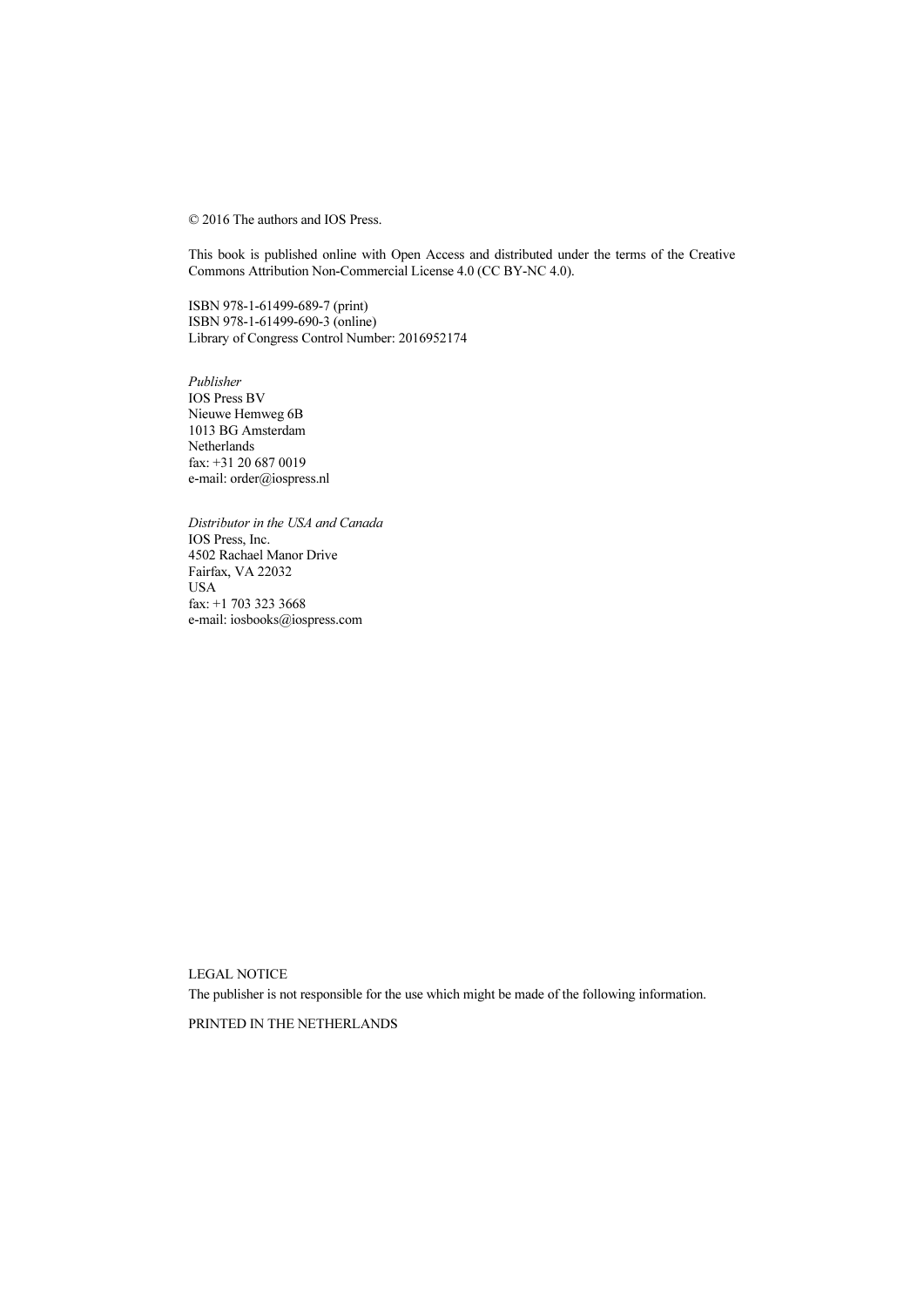# Introduction to the Proceedings of the Workshops of IE'16

# London, United Kingdom 12–13 September 2016

Intelligent Environments (IEs) refer to physical spaces in which IT and other pervasive computing technologies are woven and used to achieve specific goals for the user, the environment, or both. IEs have the ultimate objectives of enriching user experience, improving the management of that environment and increasing user awareness.

Research in IEs is driven by inventive, innovative and fast-paced ideas, and, as such, there is a sense of urgency in materializing them, assessing their practical implications, and verifying whether they deliver their promised results. The mantra for research in this area is well conveyed by a thought brought to us by Steve Jobs: "Let's go invent tomorrow instead of worrying about what happened yesterday". Workshops, as brief gatherings towards the establishment of collaborations and incitement of creativity, are the ideal venue for creating and sharing this "tomorrow".

The 12th International Conference on Intelligent Environments focuses on the development of advanced intelligent environments, as well as newly emerging and rapidly evolving topics. In the present edition, we are pleased to include in this volume the proceedings of the following workshops and symposia that emphasize multidisciplinary and transversal aspects of IEs, as well as cutting-edge topics:

- • 5th International Workshop on Smart Offices and Other Workplaces (SOOW'16);
- • 5th International Workshop on the Reliability of Intelligent Environments (WoRIE'16);
- • 1st International Workshop on Legal Issues in Intelligent Environments (LIIE'2016);
- • 2nd International Symposium on Future Intelligent Educational Environments and Learning (SOFIEE'16);
- • 2nd International Workshop on Future Internet and Smart Networks (FI&SN'2016);
- • International Workshop on Intelligent Environments Supporting Healthcare and Well-Being (WISHWell'2016);
- • International Workshop on Computation Sustainability, Technologies and Applications (CoSTA'2016);
- •Creative Science 2016 (CS'16) and Cloud-of-Things 2016 (CoT'16);
- • Workshop on Wireless Body Area Networks for Personal Monitoring in Intelligent Environments (WBAN-PMIE);
- •Physical Computing Workshop.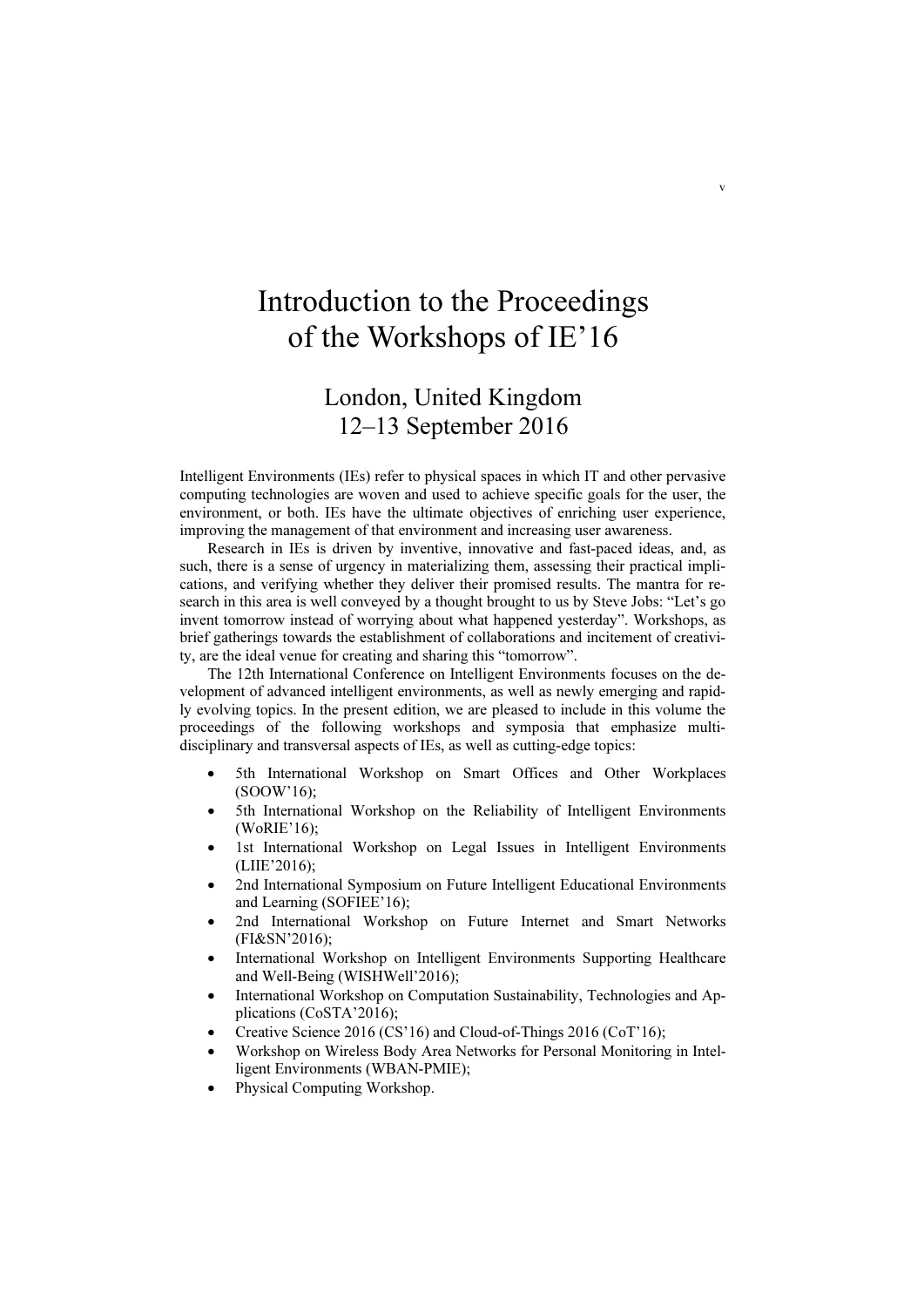As is visible from the list, the workshops and symposia organized in conjunction with the main conference provide a forum for researchers, scientists and engineers to engage in many interesting and active discussions that will encourage further research in these key areas of Intelligent Environments.

The proceedings contain a series of contributions reflecting the latest research developed in IEs and related areas, focused on stretching the borders of the current state of the art and contributing to an ever increasing establishment of IEs in the real world.

It is our aim to inspire readers in their own work, in the hope that reading these proceedings plants the seeds for new, interesting, and original ideas.

We would like to thank all the contributing authors, as well as the members of the Organizing Committees and Program Committees of the workshops and symposia for their highly valuable work, which contributed to the success of the Intelligent Environments 2016 event. We are also grateful to the conference organizers and local staff who worked for the success of this event.

Thank you for your help, this event would not exist without your contribution.

As a final note, the Workshops Chairs would like to take the opportunity to thank Professor Juan Carlos Augusto and the other members of the IE'2016 organization for the trust they placed on us.

We are looking forward to seeing you all in London and actively participating in these exciting workshops.

September 2016 Paulo Novais, Universidade do Minho, Portugal Shin'ichi Konomi, University of Tokyo, Japan Workshops Chairs of IE'16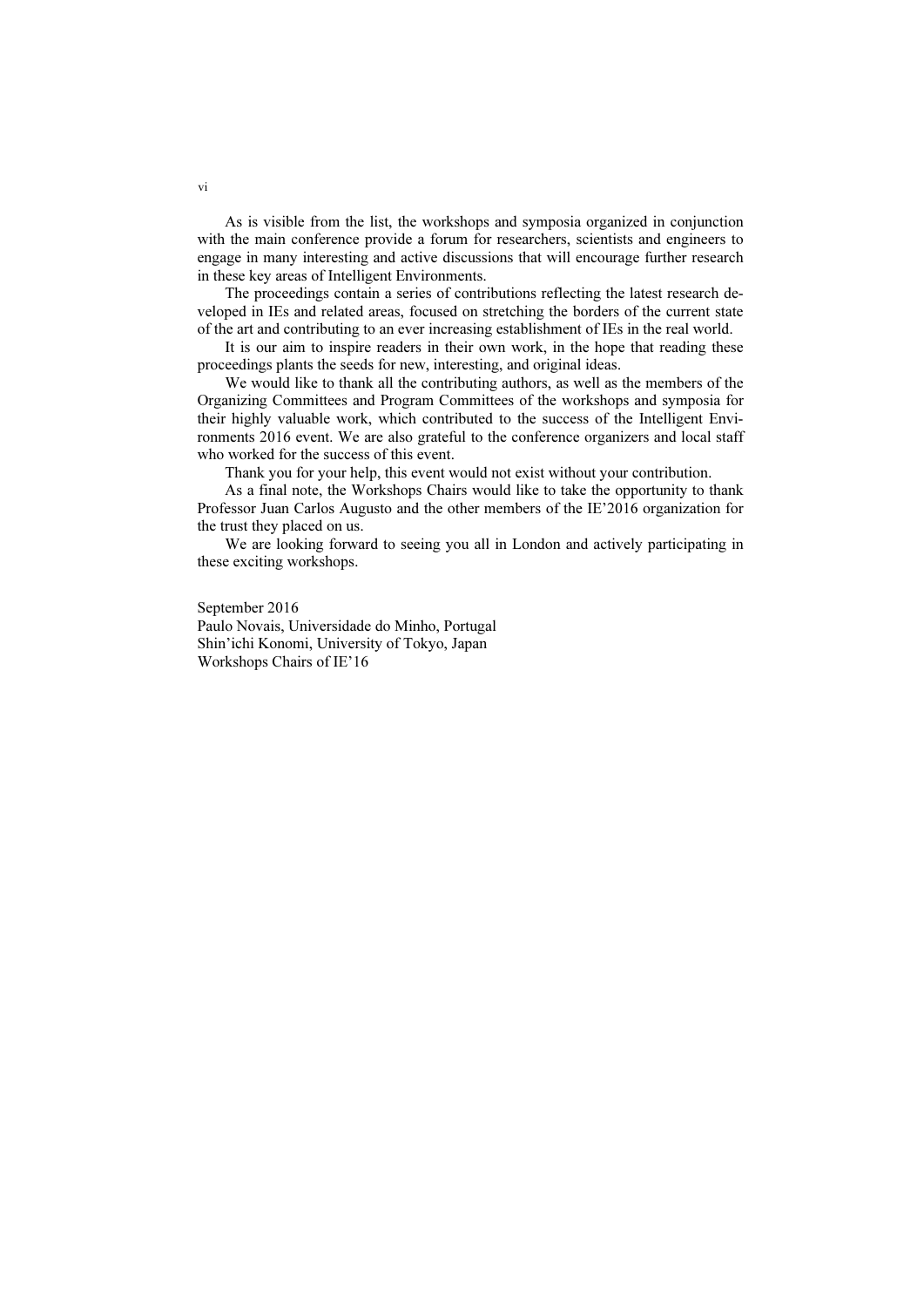# **Committees**

#### Workshops Chairs

Paulo Novais, Universidad do Minho, Portugal Shin'ichi Konomi, University of Tokyo, Japan

# Tutorials Chair

Gordon Hunter, Kingston University, London, UK

# 5th International Workshop on Smart Offices and Other Workplaces (SOOW'16)

# Organising Committee

Pavel Čech, University of Hradec Králové, Hradec Králové, Czech Republic Goreti Marreiros, GECAD, Polytechnic of Porto, Porto, Portugal Peter Mikulecký, University of Hradec Králové, Hradec Králové, Czech Republic

# Supporting Organizers

Kateřina Mišičková, University of Hradec Králové, Hradec Králové, Czech Republic Karel Mls, University of Hradec Králové, Hradec Králové, Czech Republic

# Programme Committee

Ana Almeida, ISEP, Polytechnic of Porto, Porto, Portugal João Carneiro, GECAD, Polytechnic of Porto, Porto, Portugal Martina Husáková, University of Hradec Králové, Hradec Králové, Czech Republic Hoon Ko, GECAD, Polytechnic of Porto, Porto, Portugal Constantino Martins, ISEP, Polytechnic of Porto, Porto, Portugal Petr Tučník, University of Hradec Králové, Hradec Králové, Czech Republic Ivan Vrana, Czech University of Life Sciences, Prague, Czech Republic

# 5th International Workshop on the Reliability of Intelligent Environments (WoRIE'16)

# Organising Committee

Miguel J. Hornos, University of Granada, Granada, Spain Juan C. Augusto, Middlesex University, London, United Kingdom

# Programme Committee

Juan A. Álvarez-García, Universidad de Sevilla, Spain Wolfgang Apolinarski, Locoslab GmbH, Germany Serge Autexier, University of Bremen, Germany Sebastian Bader, University of Rostock, Germany Stefano Chessa, Università di Pisa, Italy Eun-Sun Cho, Chungnam National University, Korea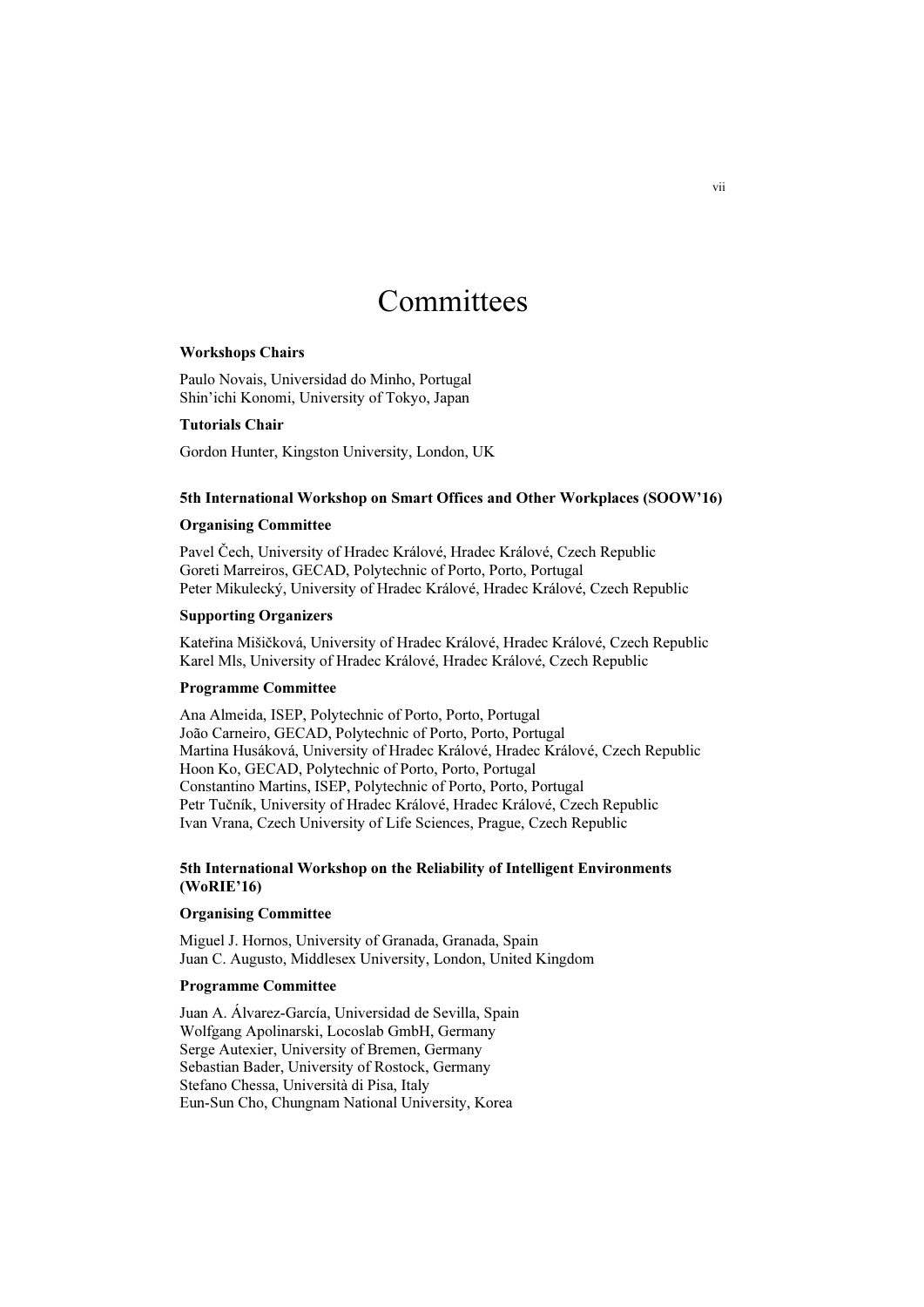Fulvio Corno, Politecnico di Torino, Italy Antonio Coronato, Institute for High Performance Computing and Networking, Italy Domenico Cotroneo, Università "Federico II" di Napoli, Italy Vincenzo De Florio, University of Antwerpen, Belgium Carl Evans, Middlesex University, United Kingdom Lori Flynn, CERT, USA Gordon J. Hunter, Kingston University, United Kingdom Fahim Kawsar, Bell Laboratories, Belgium Thibaut Le Guilly, Aalborg University, Denmark Yan Liu, Advanced Digital Science Center, University of Illinois, Singapore Pedro Merino, University of Málaga, Spain Florian Michahelles, Siemens Corporation, USA Daniela Micucci, Università degli Studi di Milano-Bicocca, Italy Alice Miller, University of Glasgow, United Kingdom George C. Polyzos, AUEB, Greece Davy Preuveneers, KU Leuven, Belgium Carlos Rodríguez-Domínguez, University of Granada, Spain Tomás Ruiz-López, Everyware Technologies, Spain Robert C. Seacord, NCC Group, USA Alexei Sharpanskykh, Vrije U. Amsterdam, Netherlands Sotirios Terzis, University of Strathclyde, United Kingdom Yoshito Tobe, Aoyama Gakuin University, Japan

# 1st International Workshop on Legal Issues in Intelligent Environments (LIIE'2016)

#### Organizing Committee

Pedro Miguel Freitas, Law School of the University of Minho, Portugal Massimo Durante, University of Torino, Italy

# Program Committee

Giovanni Sartor, University of Bologna, Italy Pompeu Casanovas, Universitat Autònoma de Barcelona, Spain, and Royal Melbourne Institute of Technology, Australia Radboud Winkels, University of Amsterdam, Netherlands Ugo Pagallo, University of Torino, Italy Francisco Andrade, University of Minho, Portugal Teresa Moreira, University of Minho, Portugal Paulo Novais, University of Minho, Portugal Clovis Demarchi, University of Vale do Itajaí, Brazil Cristiana Santos, University of Bologna, Italy Davide Carneiro, University of Minho, Portugal Javier Bajo, Universidad Politécnica de Madrid, Spain Ehrwein Nihan Céline, Haute Ecole d'Ingénierie et de Gestion du Canton de Vaud, Switzerland Carlisle E. George, Middlesex University, UK Vicente Julián, Valencia University of Technology, Spain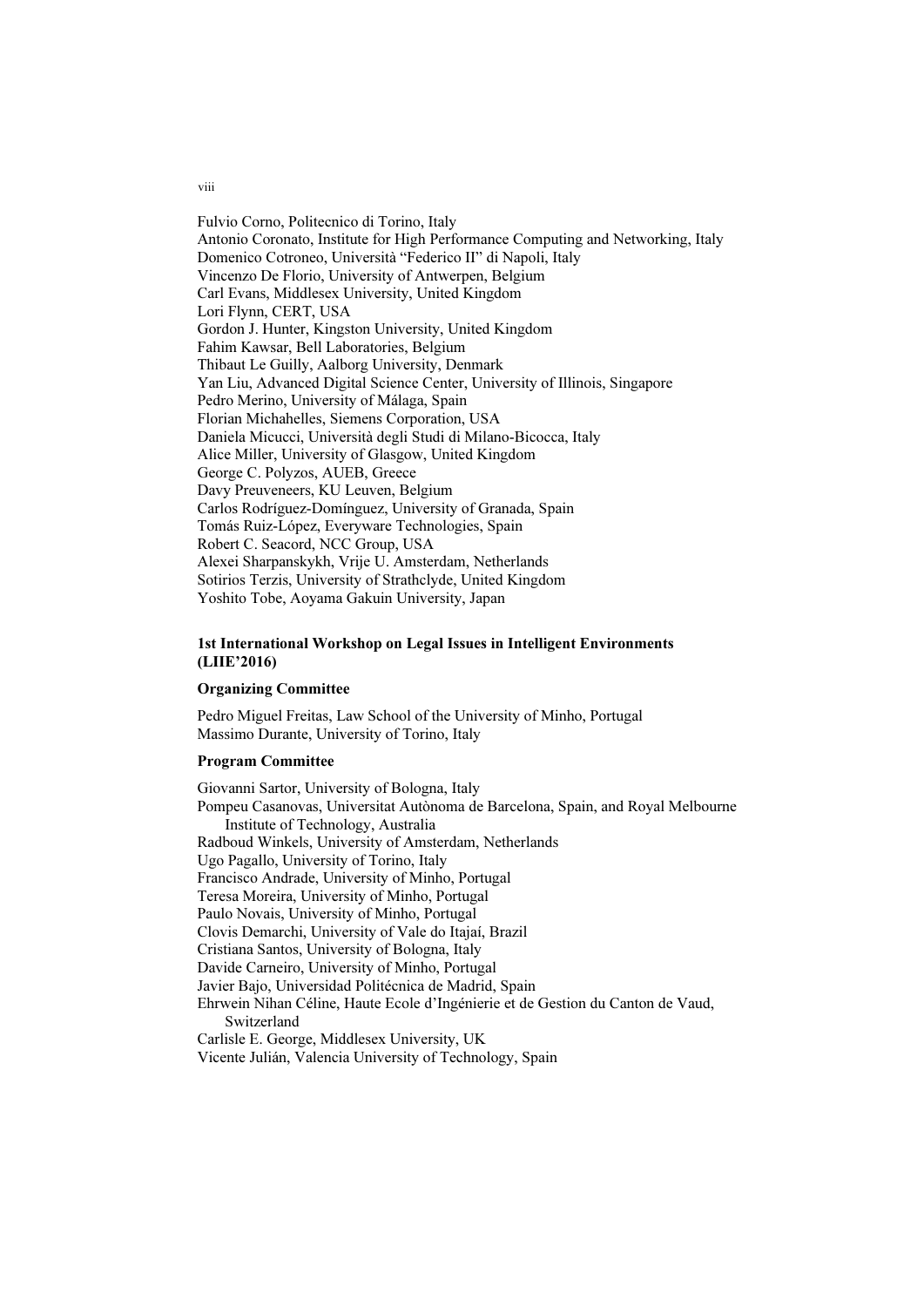# 2nd Int'l Symposium on Future Intelligent Educational Environments and Learning (SOFIEE'16)

# Organizing Committee

Minjuan Wang, San Diego State University, USA Vic Callaghan, University of Essex, UK Juan C. Augusto, Middlesex University, UK

### Program Committee

Jörg Cassens, University of Hildesheim, Germany Jia Chen, Shanghai International Studies University, China George Dafoulas, Middlesex University, UK James Frazee, San Diego State University, USA Pirkko Harvey, Middlesex University, UK Gordon Hunter, Kingston University, UK Juan Ortega, University of Seville, Spain Hua-ni Liu, Shanghai International Studies University, China Anasol Pena, University of Essex, UK Demetrios Sampson, University of Piraeus, Greece Liping Shen, Shanghai Jiaotong University, China Shengquan Yu, Beijing Normal University, China Thrasyvoulos Tsiatsos, Aristotle University of Thessaloniki, Greece Hsuan-Yi Wu, National Taiwan University Henry Chan, HongKong Polytechnic University, Hong Kong Thomas Reeves, University of Georgia, USA

# 2nd International Workshop on Future Internet and Smart Networks (FI&SN'2016)

#### Organizing Committee

Alexandre Santos, Centro ALGORITMI, University of Minho, Portugal António Costa, Centro ALGORITMI, University of Minho, Portugal Pascal Lorenz, University of Haute Alsace, France

#### Program Committee

Adriano Moreira, University of Minho, Portugal Alexandre Santos, University of Minho, Portugal António Costa, University of Minho, Portugal Bruno Dias, University of Minho, Portugal Edmundo Monteiro, University of Coimbra, Portugal Fatima Bendella, University of Oran, Algeria Fernando Boavida, University of Coimbra, Portugal George Karetsos, T.E.I of Thessaly, Greece Halina Tarasiuk, Warsaw University of Technology, Poland Helena Rodrigues, University of Minho, Portugal Jaime Lloret Mauri, Polytechnic University of Valencia, Spain Joaquim Macedo, University of Minho, Portugal Joel Rodrigues, University of Beira Interior, Portugal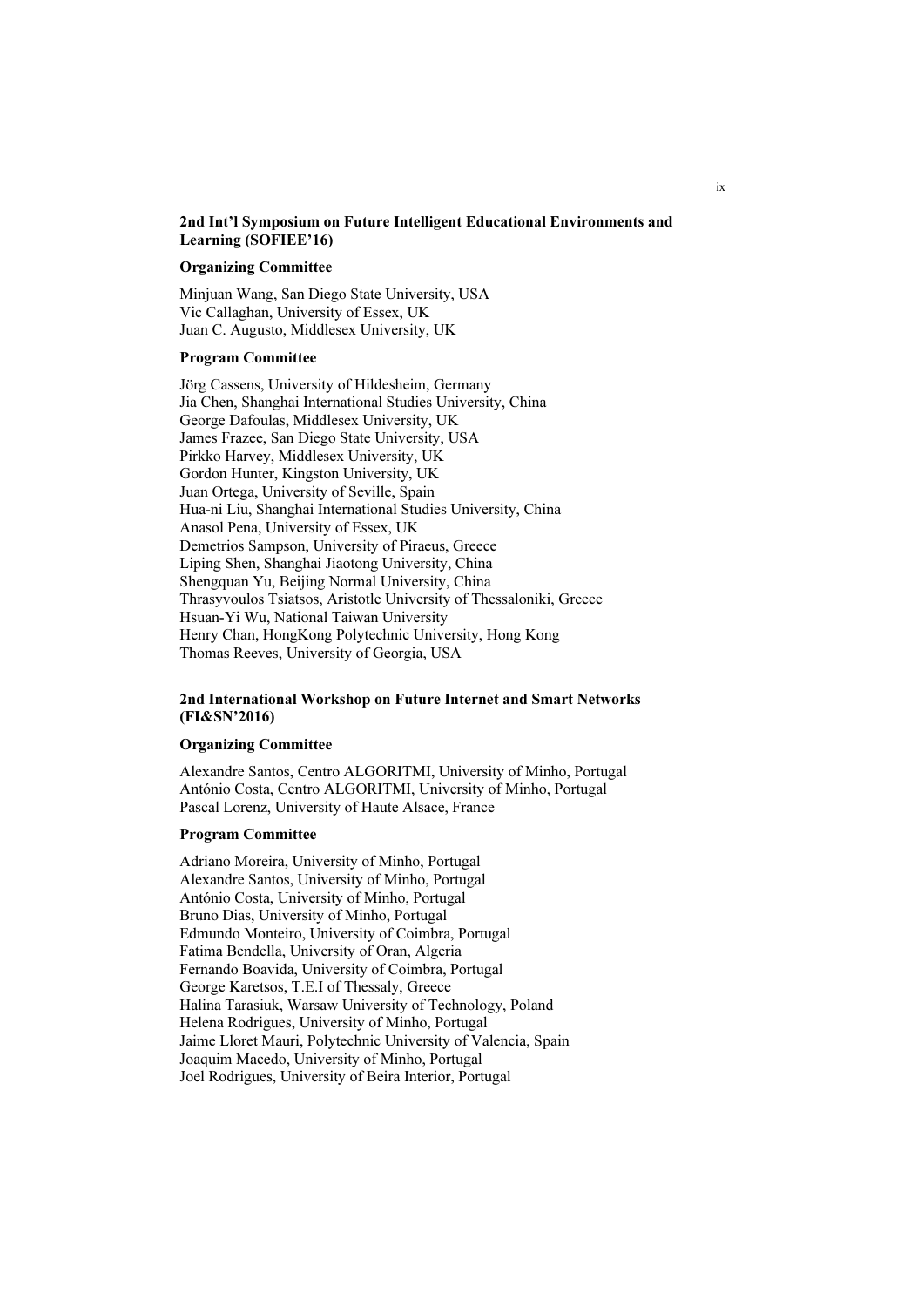Juan Carlos Burguillo, University of Vigo, Spain

Liane Tarouco, University Federal of Rio Grande Sul, Brazil Luis Sabucedo, University of Vigo, Spain M. João Nicolau, University of Minho, Portugal Manuel Ricardo, University of Porto, Portugal Marília Curado, University of Coimbra, Portugal Mário Freire, University of Beira Interior, Portugal Miguel Rio, University College London, United Kingdom Pascal Lorenz, University of Haute Alsace, France Paulo Carvalho (TBC), University of Minho, Portugal Pedro Sousa, University of Minho, Portugal Riri F. Sari, University of Indonesia, Indonesia Rui Aguiar, University of Aveiro, Portugal Sofiane Hamrioui, University Mouloud Mammeri, Algeria Solange R. Lima, University of Minho, Portugal Susana Sargento, University of Aveiro, Portugal Teresa Vazão, University of Lisbon, Portugal Xuejie Liu, Jilin University, China

# International Workshop on Intelligent Environments Supporting Healthcare and Well-Being (WISHWell'2016)

# Organizing Committee

Wei Chen, Fudan University, China Juan C. Augusto, Middlesex University, United Kingdom

# Program Committee

Fedor Lehocki, Slovak University of Technology in Bratislava, Slovak Andreas Stainer-Hochgatterer, AIT Austrian Institute of Technology GmbH, Austria Johannes Kropf, AIT Austrian Institute of Technology, Austria Fernando Seoane, KTH - School of Technology and Health, Sweden Ilias Maglogiannis, University of Piraeus, Greece Paolo Barsocchi, CNR-ISTI, Italy Mario Kolberg, University of Stirling, UK Holger Storf, IMBEI, Germany Lenka Lhotska, Czech Technical University in Prague, Czech Wolfgang Deiters, Fraunhofer Institute for Software and Systems Engineering, Germany Dean Kramer, Middlesex University, UK Paul Panek, Vienna Univ. of Technology, Austria Stefano Chessa, Department of Computer Science, University of Pisa, Italy Daniel Rodriguez Martin, UPC – CETpD, Spain Babak A. Farshchian, SINTEF ICT, Norway Sten Hanke, Austrian Institute of Technology, Austria Juan Antonio Alvarez-García, University of Seville, Spain Klaus-Hendrik Wolf, Peter L. Reichertz Institut for Medical Informatics, University of Braunschweig, Institute of Technology and Hannover Medical School, Germany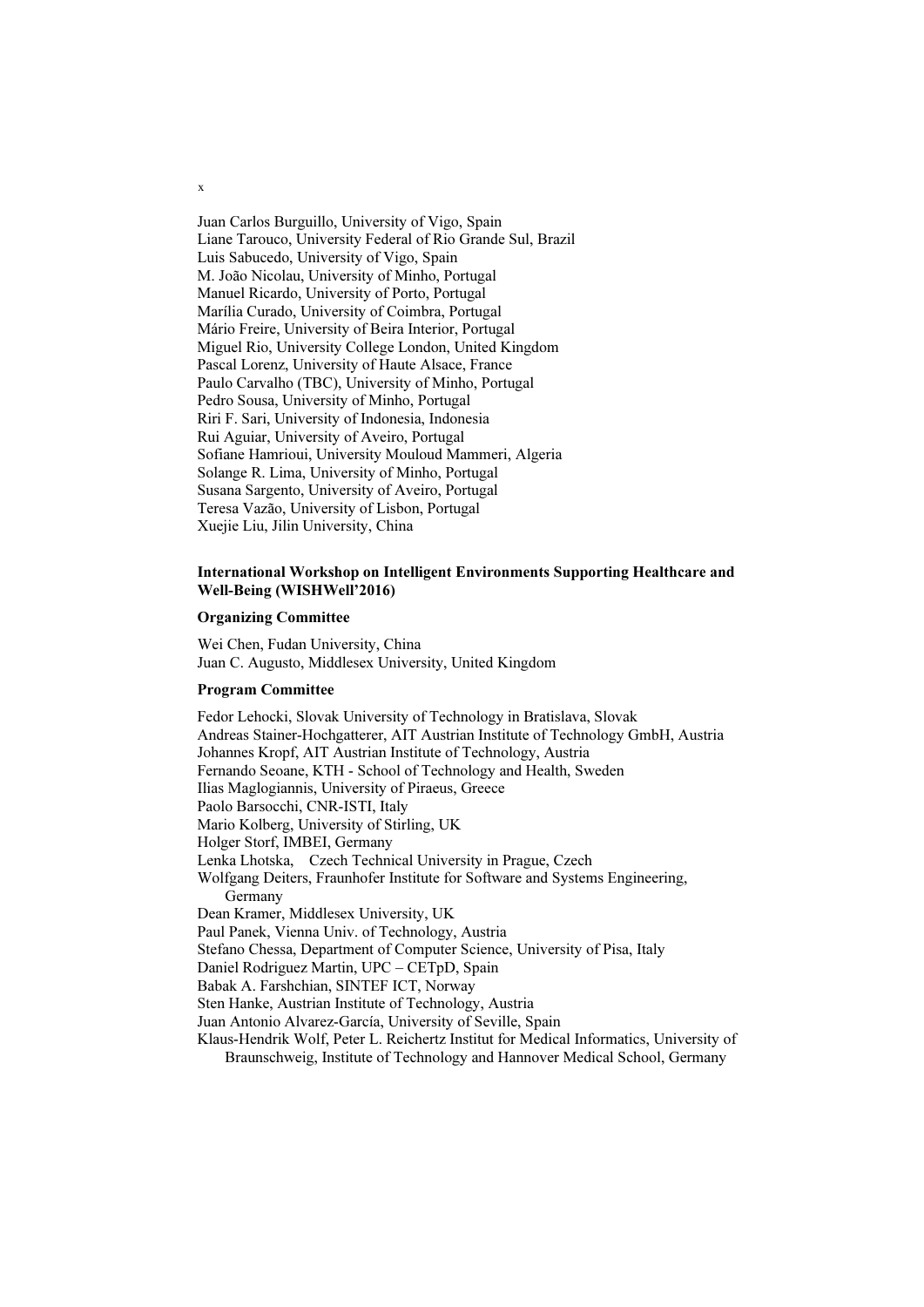#### International Workshop on Computation Sustainability, Technologies and Applications (CoSTA'2016)

#### Organizing Committee

Fábio Silva, University of Minho Shin'ichi Konomi, University of Tokyo Rui A. Costa, Ubiwhere Paulo Novais, University of Minho Cesar Analide, University of Minho

#### Programme Committee

Ângelo Costa, University of Minho, Portugal António Costa, University of Minho, Portugal Antonio Fernández Caballero, Universidad de Castilla-La Mancha, Spain Davide Carneiro, University of Minho, Portugal Ester Martinez, Jaume-I University, Spain Ichiro Satoh, National Institute of Informatics Tokyo, Japan Jan Treur, University Amsterdam, Netherlands Javier Bajo, Universidad Politécnica de Madrid, Spain Joel Rodrigues, University of Beira Interior, Portugal José Carlos Castillo, University Carlos III of Madrid, Spain Marco Gomes, University of Minho, Portugal Ricardo Costa, Polytechnic of Porto, Portugal Tiago Oliveira, University of Minho, Portugal Tomoyo Sasao, University of Tokyo, Japan Veikko Ikonen, VTT Technical Research Centre, Finland Vic Callahan, University of Essex, UK

#### Creative Science 2016 (CS'16) and Cloud-of-Things 2016 (CoT'16)

#### Organizing Committee

Vic Callaghan, University of Essex, UK Chantel Dan Chen, University of Essex, UK Jeannette Chin, Anglia Ruskin University, UK Jennifer O'Connor, National University of Ireland, Ireland Marc Davies, British Aerospace, UK Simon Egerton, University of Monash, Malaysia Gary Graham, Leeds University, UK Jim Hensman, Coventry University, UK Brian David Johnson, Arizona State University, USA Yevgeniya Kovalchuk, Kings College London, UK Paul McCullagh, University of Ulster, UK Anasol Peña-Rios, University of Essex, UK Dr Alin Tisan, Anglia Ruskin University, UK Hongmei Wang, Academy of Classical Learning, China Hsuan-Yi Wu, National Taiwan University, Taiwan Victor Zamudio, Instituto Tecnológico de León, México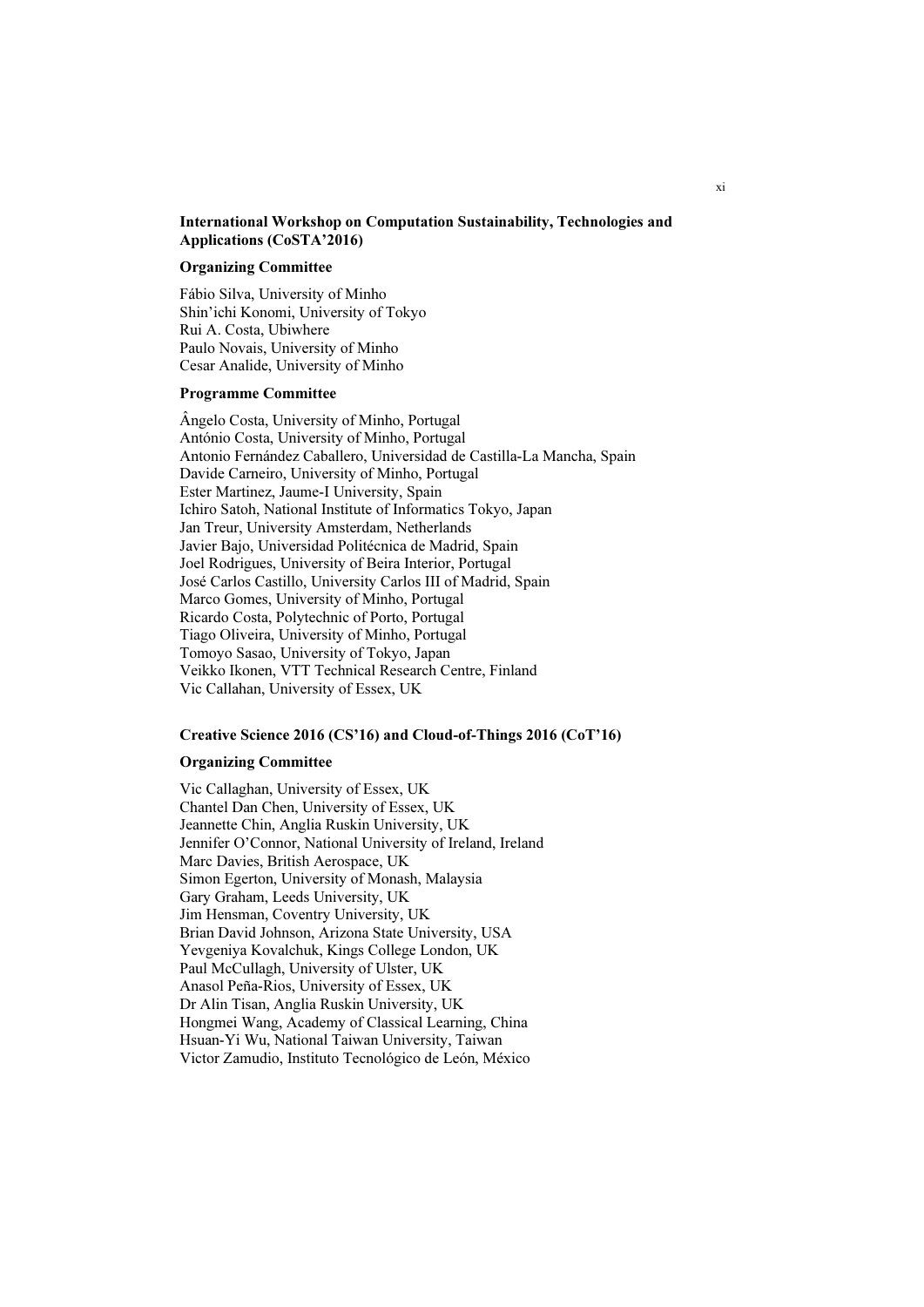Shumei Zhang, Shijiazhuang University, China Ping Zheng, Canterbury Christ Church University Business School, UK

# Workshop on Wireless Body Area Networks for Personal Monitoring in Intelligent Environments (WBAN-PMIE)

### Organizing Committee

Daniel T. H. Lai, Victoria University, Australia Rezaul Begg, Victoria University, Australia

# Program Committee

Francois Rivet, University of Bordeaux, France Yann Deval, University of Bordeaux, France Mehmet Yuce, Monash University, Australia Paul Grimshaw, The University of Adelaide, Australia David Thiel, Griffith University, Australia Daniel James, Griffith University, Australia Wenlong Cheng, Monash University, Australia Palaniswami M, The University of Melbourne, Australia Tom Allen, Manchester Metropolitan University, UK Angelo Sabatini, The BioRobotics Institute, Italy Ahsan Khandoker, Khalifa University of Science, UAE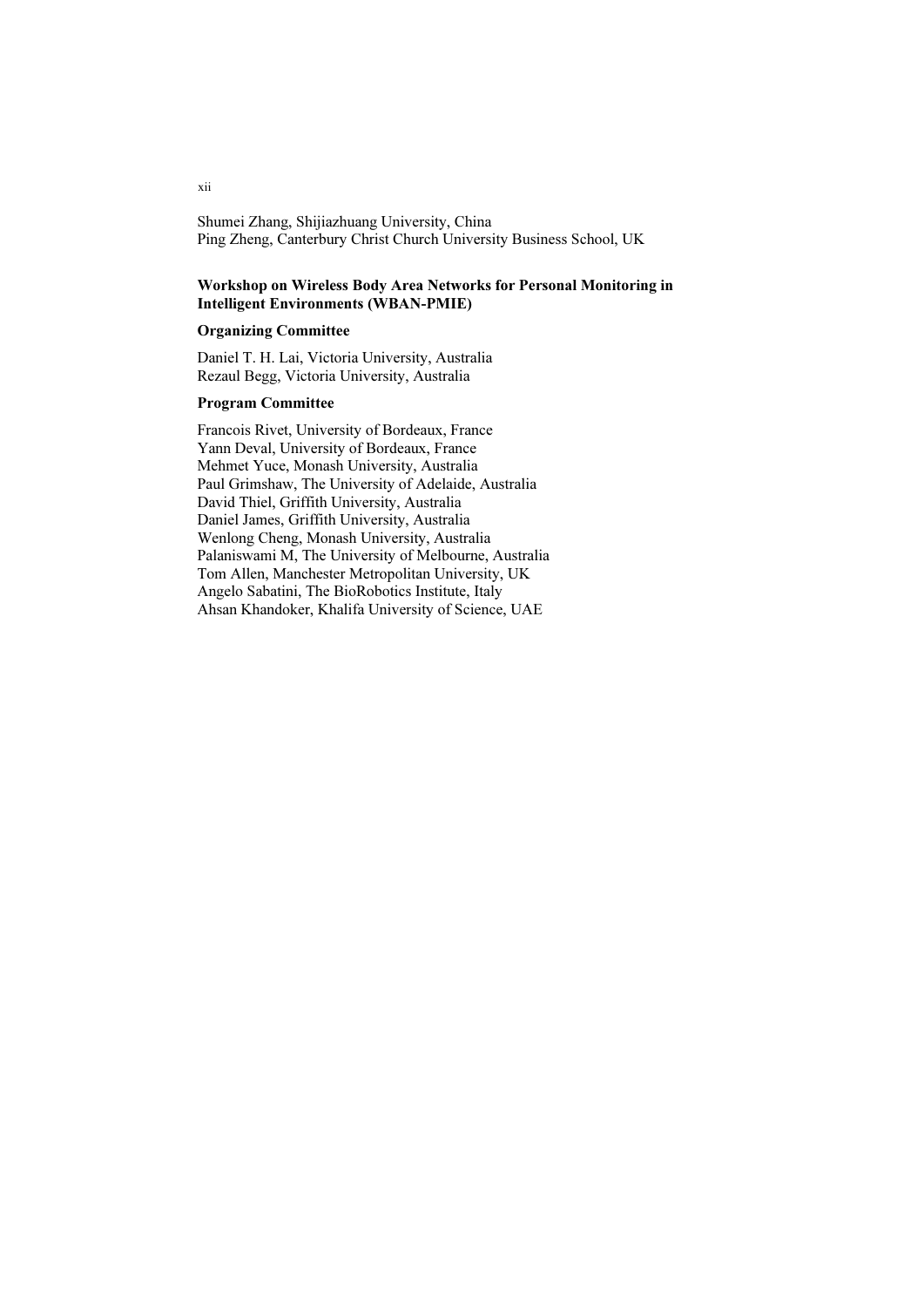# Contents

| Introduction to the Proceedings of the Workshops of IE'16<br>Paulo Novais and Shin'ichi Konomi                                                                                                                           | $\mathbf{V}$ |
|--------------------------------------------------------------------------------------------------------------------------------------------------------------------------------------------------------------------------|--------------|
| Committees                                                                                                                                                                                                               | vii          |
| 5th International Workshop on Smart Offices and Other Workplaces<br>(SOOW'16)                                                                                                                                            |              |
| Workshop on Smart Offices and Other Workplaces<br>Peter Mikulecký, Pavel Cech and Goreti Marreiros                                                                                                                       | 3            |
| Intelligent Reports for Group Decision Support Systems<br>João Carneiro, Luís Conceição, Diogo Martinho, Goreti Marreiros<br>and Paulo Novais                                                                            | 4            |
| Smart Classroom Study Design for Analysing the Effect of Environmental<br>Conditions on Students' Comfort<br>Pavel Cech                                                                                                  | 14           |
| Simulating Decision Processes in Intelligent Environments<br>Peter Mikulecky and Richard Cimler                                                                                                                          | 24           |
| Smart Office Automation Based on Semantic Event-Driven Rules<br>Sergio Muñoz, Antonio F. Llamas, Miguel Coronado<br>and Carlos A. Iglesias                                                                               | 33           |
| A System Architecture for Assistance in Manual Tasks<br>Fabian Quint, Frieder Loch, Marius Orfgen and Detlef Zuehlke                                                                                                     | 43           |
| 5th International Workshop on the Reliability of Intelligent Environments<br>(WoRIE'16)                                                                                                                                  |              |
| Introduction to the Proceedings of WoRIE'16<br>Miguel J. Hornos and Juan C. Augusto                                                                                                                                      | 55           |
| A Formal Model for Event-Condition-Action Rules in Intelligent Environments<br>Claudia Vannucchi, Diletta Romana Cacciagrano, Flavio Corradini,<br>Rosario Culmone, Leonardo Mostarda, Franco Raimondi<br>and Luca Tesei | 56           |
| From Raw Data to Agent Perceptions for Simulation, Verification,<br>and Monitoring<br>Michele Bottone, Giuseppe Primiero, Franco Raimondi<br>and Neha Rungta                                                             | 66           |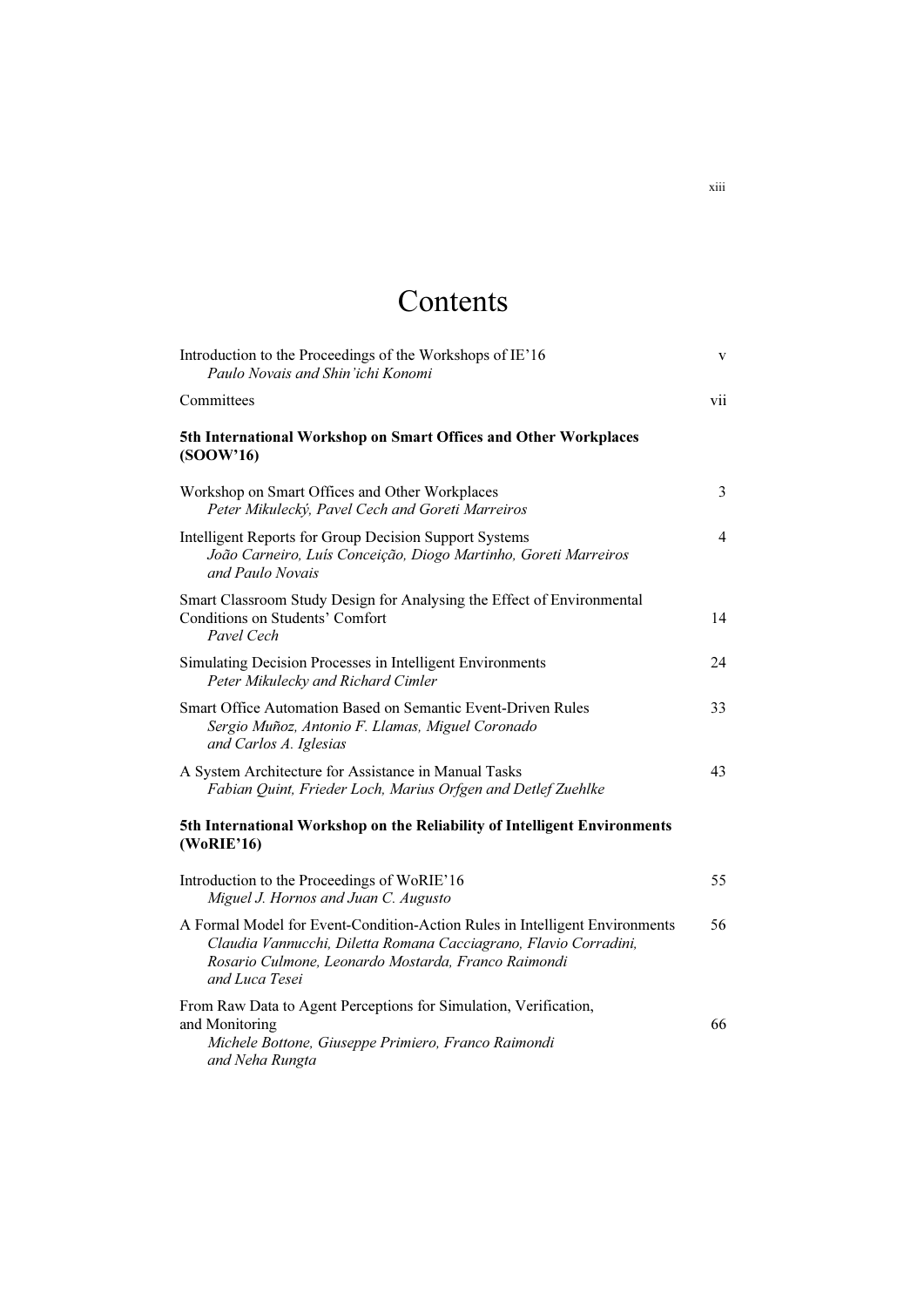| A Framework for the Development of Smart Ubiquitous Real-Time Systems<br>Based on the Internet of Agents and Internet of Services Approaches<br>Pablo Pico-Valencia and Juan A. Holgado-Terriza                                                       | 76  |
|-------------------------------------------------------------------------------------------------------------------------------------------------------------------------------------------------------------------------------------------------------|-----|
| A Risk-Driven Methodology in Developing Ambient Intelligence Healthcare<br>Systems<br>Giuseppe Cicotti and Antonio Coronato                                                                                                                           | 86  |
| Trending Technologies and Standards Supporting the Development of Quality<br>Collaborative Web Applications: The Case Study of VIRTRAEL<br>Carlos Rodríguez-Domínguez, Francisco Carranza-García,<br>Gabriel Guerrero-Contreras and José Luis Garrido | 94  |
| 1st International Workshop on Legal Issues in Intelligent Environments<br>(LIIE'2016)                                                                                                                                                                 |     |
| Introduction to the Proceedings of Workshop on Legal Issues in Intelligent<br>Environments<br>Pedro Miguel Freitas and Massmo Durante                                                                                                                 | 107 |
| Intelligent Environments: Challenges for Privacy and Data Protection<br>Carlisle George                                                                                                                                                               | 108 |
| Control and Supervision in a Post-Modern Technological Society<br>Pedro Miguel Freitas, Paulo Novais and Vicente Julián                                                                                                                               | 109 |
| Personal Data and Surveillance: The Danger of the "Homo Conectus"<br>Teresa Coelho Moreira and Francisco Pacheco Andrade                                                                                                                              | 115 |
| Legal Aspects on Smart House Welfare Technology for Older People<br>in Norway<br>Veralia Gabriela Sánchez and Carlos F. Pfeiffer                                                                                                                      | 125 |
| 2nd Int'l Symposium on Future Intelligent Educational Environments<br>and Learning (SOFIEE'16)                                                                                                                                                        |     |
| 2nd Int'l Symposium on Future Intelligent Educational Environments<br>and Learning<br>Minjuan Wang, Vic Callaghan and Juan Augusto                                                                                                                    | 137 |
| Identifying Cultural Learning Preferences: Develop Effective Training<br>for Chinese Learners<br>Minjuan Wang, Yun Zhang, Wendy Sanyk and Marcus Velasco                                                                                              | 139 |
| Integration of Learning Activity and Process-Oriented Assessment to Promote<br>the Self-Directed e-Learning<br>Xiaofeng Wang and Shengquan Yu                                                                                                         | 149 |
| The Case for Small Data in Higher Education<br>Berlin Fang and Jennifer Shewmaker                                                                                                                                                                     | 159 |
| Design Principles for Massive Open Online Courses (MOOCs)<br>Minjuan Wang and Nancy Owsiany                                                                                                                                                           | 169 |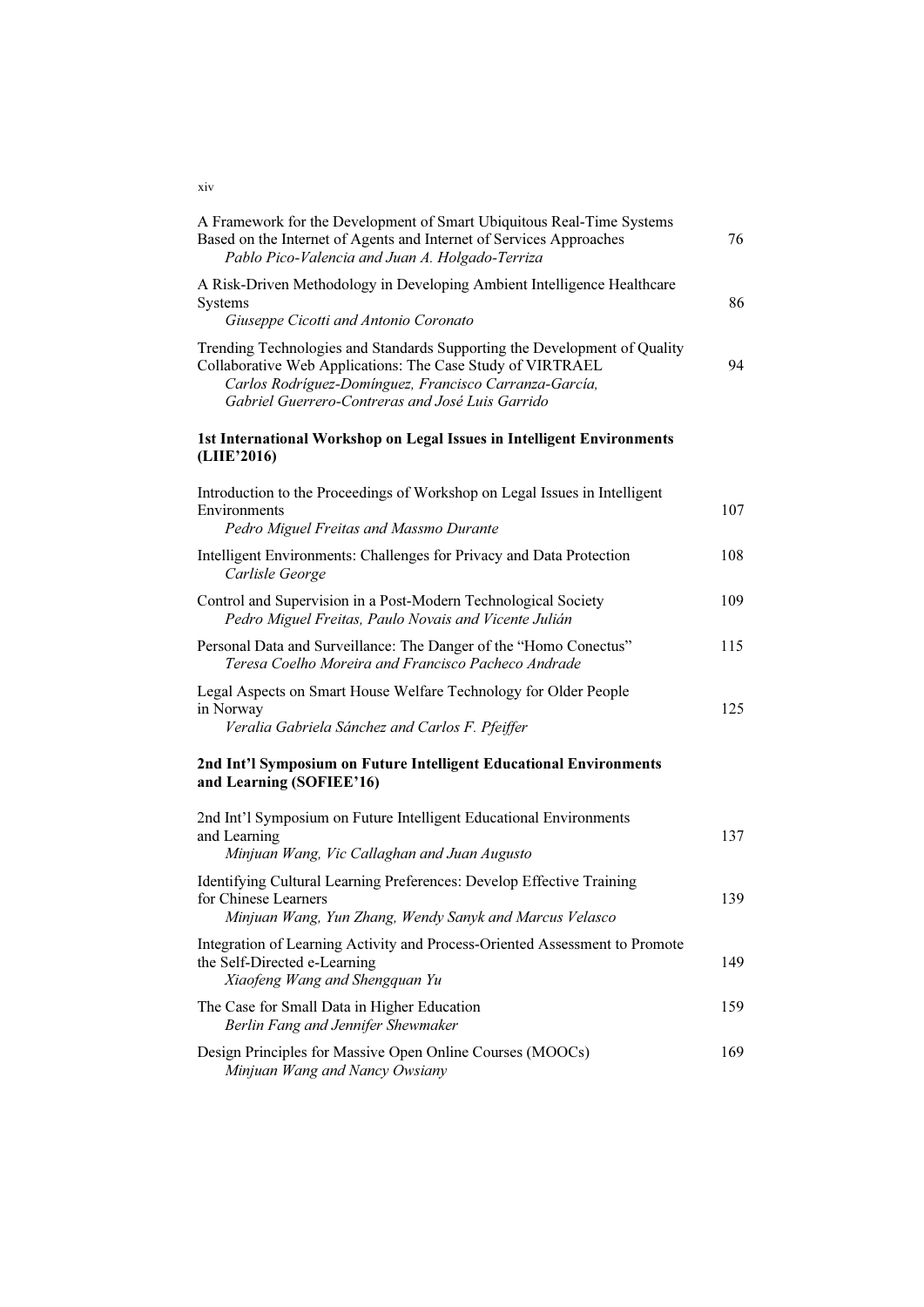| Improving English as a Foreign Language Education in China<br>with Creative Science                                                                                                                                                                                            | 177 |
|--------------------------------------------------------------------------------------------------------------------------------------------------------------------------------------------------------------------------------------------------------------------------------|-----|
| Shumei Zhang, Victor Callaghan and Hongmei Wang                                                                                                                                                                                                                                |     |
| Q3D-Game: A Tool for Training Users' 3D Spatial Skills<br>Zoe Falomir and Eric Oliver                                                                                                                                                                                          | 187 |
| ICUPRES: To a Standardized Recommendation and Profiling Services<br>for Learning Management Systems<br>Alberto Oliva, Alberto Caballero and Andrés Muñoz                                                                                                                       | 197 |
| Keeping Them Interested and Keeping Them Honest: Using an On-Line<br>Learning and Development Environment Called NoobLab to Improve<br>Outcomes and Prevent Plagiarism in Undergraduate Programming Pedagogy<br>Paul Neve, Gordon Hunter and David Livingstone                 | 207 |
| Improving Automatic Speech Recognition for Mobile Learning of Mathematics<br>Through Incremental Parsing<br>Marina Isaac, Eckhard Pfluegel, Gordon Hunter, James Denholm-Price,<br>Dilaksha Attanayake and Guillaume Coter                                                     | 217 |
| A Comparison of Mobile Learning Platforms in Teaching: Marriott's China<br>Hospitality Education Initiative<br>Sean Hauze, Mary De Lepe and William Olmstead                                                                                                                   | 227 |
| Creating Smarter Teaching and Training Environments: Innovative Set-Up<br>for Collaborative Hybrid Learning<br>Georgios A. Dafoulas, Cristiano Maia, Martin Loomes, Fatma C. Serce,<br>Kathleen Swigger, Robert Brazile, Victor Lopez, Ferda N. Alpaslan<br>and Allen Milewski | 238 |
| Harnessing the Potential of Augmented and Virtual Reality for Military<br>Education<br>Andrew T. Greenwood and Michael P. O'Neil                                                                                                                                               | 249 |
| Supervising and Improving Attentiveness in Human Computer Interaction<br>Dalila Durães, Davide Carneiro, Javier Bajo and Paulo Novais                                                                                                                                          | 255 |
| Flipping the Automotive Class in a Vocational College<br>Hüseyin Can Şenel and Abdullah Topçu                                                                                                                                                                                  | 265 |
| 2nd International Workshop on Future Internet and Smart Networks<br>(FI&SN'2016)                                                                                                                                                                                               |     |
| Introduction to the Proceedings of FI&SN'2016<br>Alexandre Santos, António Costa and Pascal Lorenz                                                                                                                                                                             | 277 |
| Policy-Based Management for Smart Mobility<br>Teresa Vazão, João Duarte Gomes and Ricardo Chaves                                                                                                                                                                               | 278 |
| Named Data for Mobile AdHoc Networks<br>Ana Filipa Pereira, Maria João Nicolau, António Costa, Joaquim Macedo<br>and Alexandre Santos                                                                                                                                          | 288 |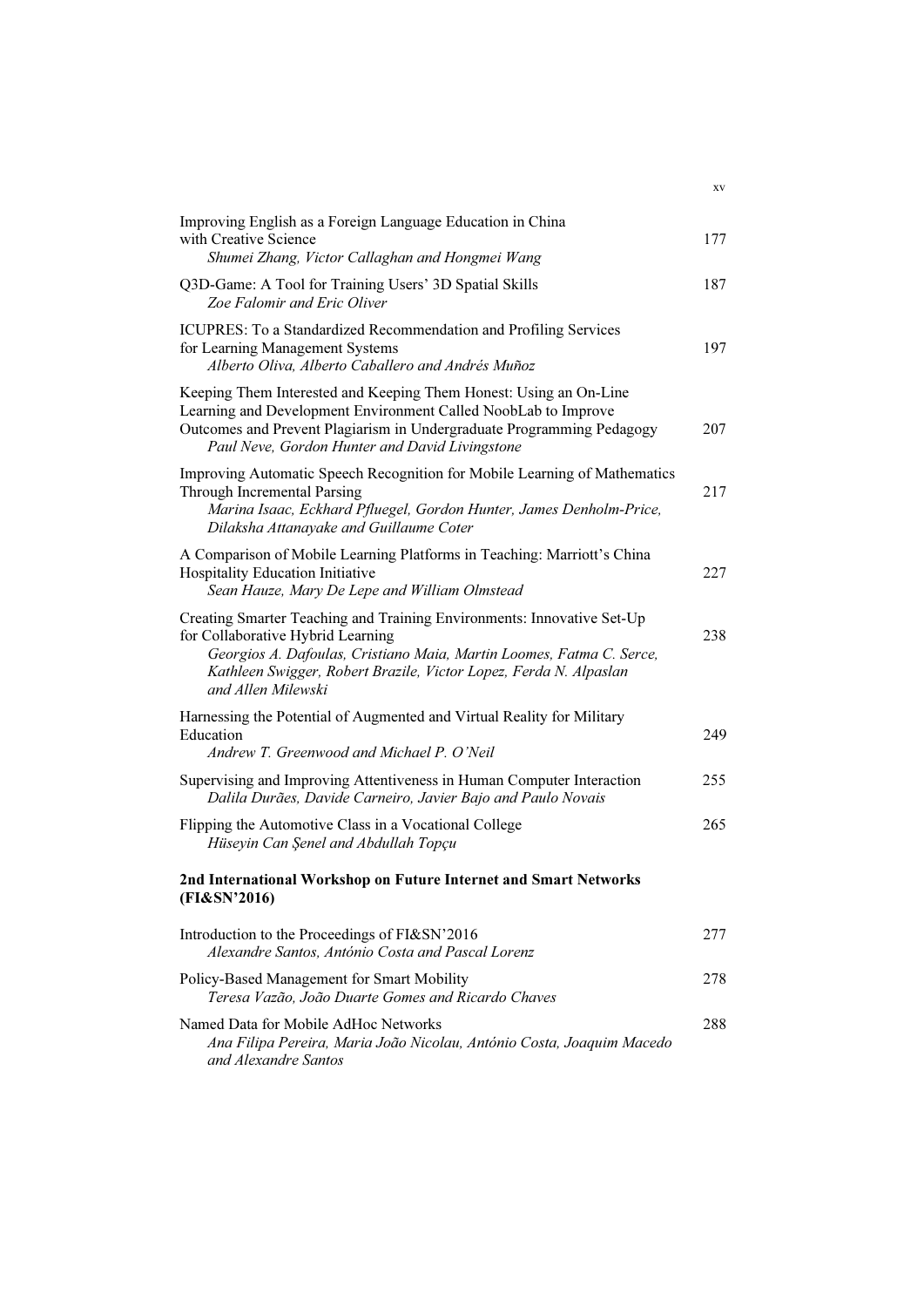| Optimizing Load Balancing Routing Mechanisms with Evolutionary<br>Computation                                                                                                                                                                                                                                       | 298 |
|---------------------------------------------------------------------------------------------------------------------------------------------------------------------------------------------------------------------------------------------------------------------------------------------------------------------|-----|
| Vitor Pereira, Miguel Rocha and Pedro Sousa                                                                                                                                                                                                                                                                         |     |
| A Survey on Vehicular Communication Technologies<br>Bruno Ribeiro, Alexandre Santos and Maria João Nicolau                                                                                                                                                                                                          | 308 |
| Data Similarity Based Dynamic Node Clustering Using Bio-Inspired Algorithm<br>for Self-Organized Wireless Sensor Networks<br>Misbahuddin and Riri Fitri Sari                                                                                                                                                        | 318 |
| 7th International Workshop on Intelligent Environments Supporting<br>Healthcare and Well-Being (WISHWell'2016)                                                                                                                                                                                                      |     |
| 7th International Workshop on Intelligent Environments Supporting Healthcare<br>and Well-Being (WISHWell'16) - Sept. 12, 2016, London, UK<br>Wei Chen and Juan C. Augusto                                                                                                                                           | 331 |
| 3D Tune-In: 3D-Games for TUNing and lEarnINg About Hearing Aids<br>Lorenzo Picinali, Mirabelle D'Cruz and Luca Simeone on behalf<br>of the 3D Tune-In Project Consortium                                                                                                                                            | 332 |
| Sensing the Music: An Audiovisual Environment for ASD Therapy<br>Katarina Biljman                                                                                                                                                                                                                                   | 338 |
| Towards Integrating People with Intellectual Disabilities in the Digital World<br>Jaime Medina, Horacio Saggion, Ineke Schuurman, Leen Sevens,<br>John J. O'Flaherty, Annelies De Vliegher and Jo Daems                                                                                                             | 348 |
| Including Affect as a Part of the Context in Assistive Technologies<br>for Cognition<br>Juan C. Torrado, Javier Gomez and Germán Montoro                                                                                                                                                                            | 358 |
| RFID-Based Object Localisation with a Mobile Robot to Assist the Elderly<br>with Mild Cognitive Impairments<br>George Broughton, Tomáš Krajník, Manuel Fernandez-Carmona,<br>Grzegorz Cielniak and Nicola Bellotto                                                                                                  | 366 |
| ViewBricks: A Participatory System to Increase Social Connectedness<br>for the Elderly in Care Homes<br>Xu Lin, Kai Kang, Cun Li, Jun Hu, Bart Hengeveld, Matthias Rauterberg<br>and Caroline Hummels                                                                                                               | 376 |
| Fuzzy Modeling of Duality Security/Independence in Patients with Alzheimer<br>J. Meza, V. Zamudio, A. Rojas, R. Baltazar, C. Lino, F. Doctor<br>and M. Lopez                                                                                                                                                        | 386 |
| Statistical and Computational Study of the Photomotor Reflex in Diabetic<br>Patients for Recognition of Specific Characteristics<br>David Asael Gutiérrez Hernández, Víctor Manuel Zamudio Rodríguez,<br>María Trinidad Galván González, José Gerardo Cárdenas Solís,<br>Sergio Uribe López and Carlos Lino Ramírez | 396 |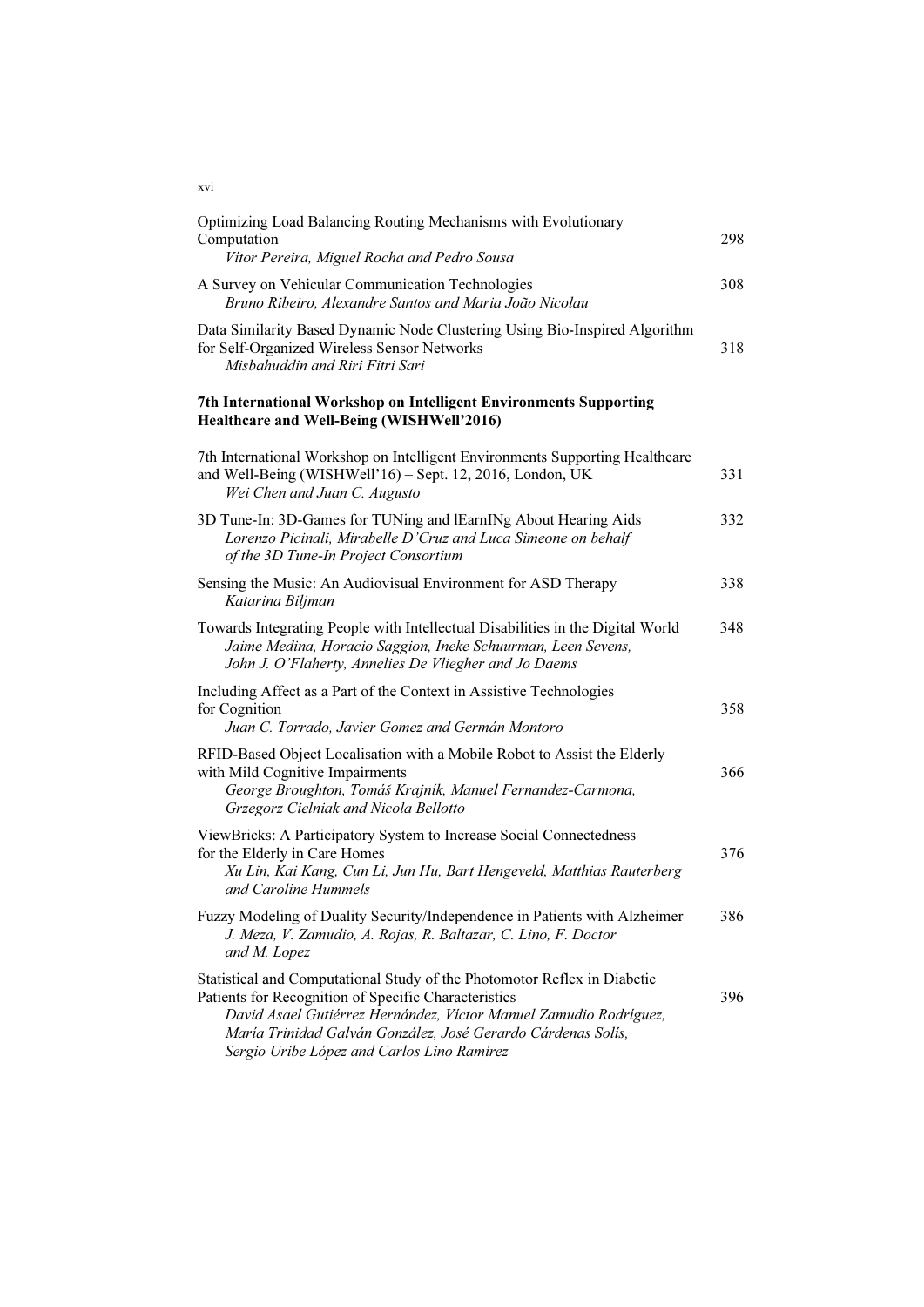| POSEIDON – Personalized Smart Environments to Increase Inclusion<br>of People with Down's Syndrome - Results of the First and the Extended<br>Pilot Study<br>E. Schulze and A. Engler | 405 |
|---------------------------------------------------------------------------------------------------------------------------------------------------------------------------------------|-----|
| <b>International Workshop on Computation Sustainability, Technologies</b><br>and Applications (CoSTA'2016)                                                                            |     |
| Introduction to CoSTA'2016<br>Fábio Silva, Shin'ichi Konomi, Rui Costa, Cesar Analide<br>and Paulo Novais                                                                             | 415 |
| Monitoring Electrodermal Activity for Stress Recognition Using a Wearable<br>Arturo Martínez-Rodrigo, Antonio Fernández-Caballero, Fábio Silva<br>and Paulo Novais                    | 416 |
| RFID Based People-Object Direction of Pass Detection<br>Raúl Parada, Joan Melià-Seguí and Rafael Pous                                                                                 | 426 |
| A Conceptual Framework for Occupant-Centered Building Management<br>Decision Support System<br>Sanja Lazarova-Molnar and Hamid Reza Shaker                                            | 436 |
| Gamification and the Improvement of Urban Sustainability<br>Fábio Silva and Cesar Analide                                                                                             | 446 |
| Internet of Things for Energy Efficiency and Personalization<br>Joao C. Ferreira                                                                                                      | 456 |
| Creative Science 2016 (CS'16) and Cloud-of-Things 2016                                                                                                                                |     |
| Creative Science 2016 (CS'16). Cloud-of-Things 2016 - London, UK.<br>12-26th of September 2016                                                                                        | 469 |
| Creative Prototyping as an Inter-Dimensional Portal Between Disciplines<br>Tiina Kymäläinen                                                                                           | 470 |
| We Think – Therefore We Are<br>Jim Hensman                                                                                                                                            | 480 |
| The Pain Gods<br>Jennifer O'Connor                                                                                                                                                    | 490 |
| Diegetic Innovation Templating<br>Ping Zheng and Vic Callaghan                                                                                                                        | 498 |
| Dark Future Precedents: Science Fiction, Futurism and Law<br>Michael Bennett and Brian David Johnson                                                                                  | 506 |
| From Imagination to Innovation: A Creative Development Process<br>Hsuan-Yi Wu and Vic Callaghan                                                                                       | 514 |

xvii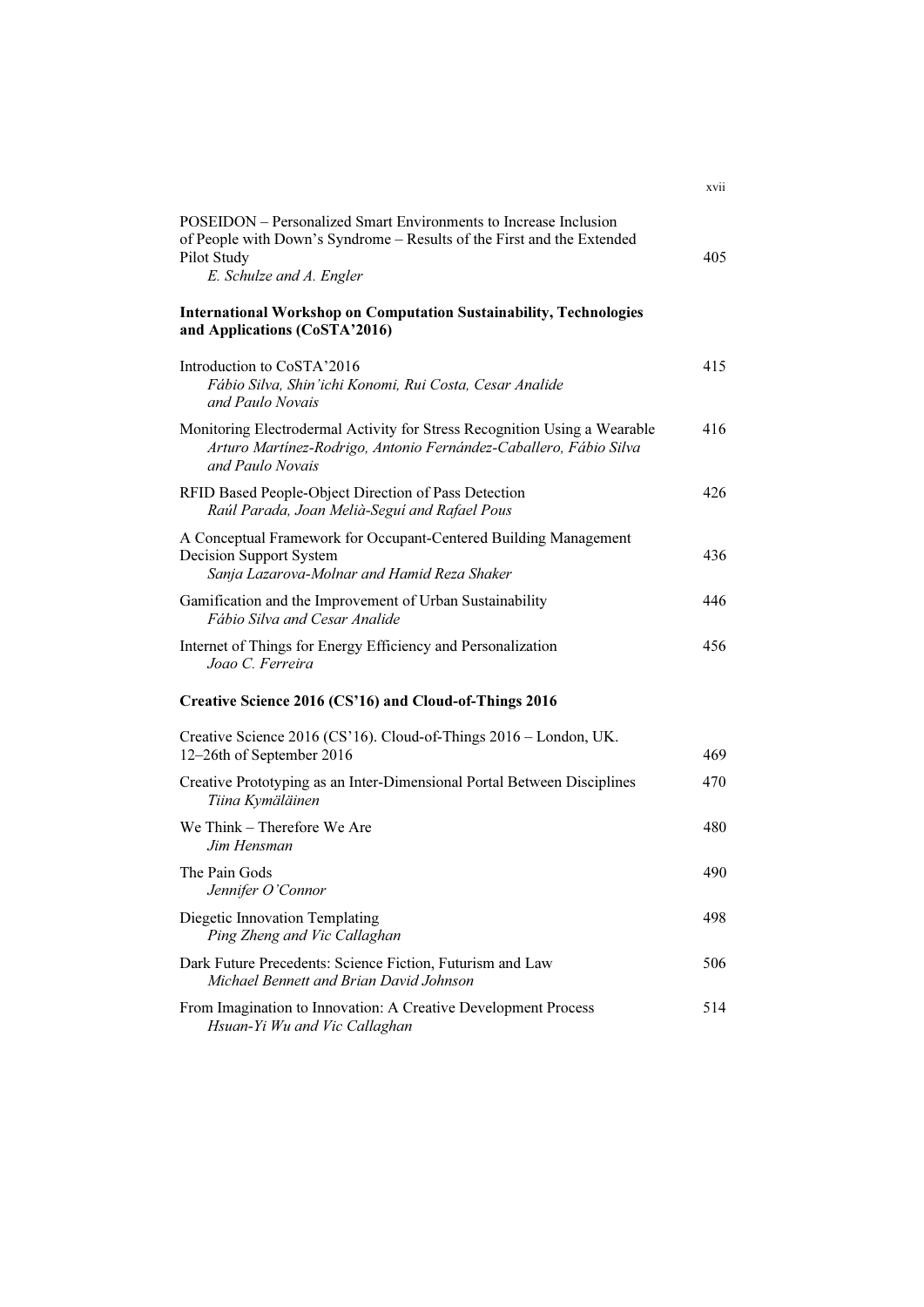| i-Ribbon: Social Expression Through Wearables to Support Weight-Loss<br><b>Efforts</b>                                                                                   | 524 |
|--------------------------------------------------------------------------------------------------------------------------------------------------------------------------|-----|
| Nan Yang, Gerbrand van Hout, Loe Feijs, Wei Chen and Jun Hu                                                                                                              |     |
| Workshop on Wireless Body Area Networks for Personal Monitoring<br>in Intelligent Environments (WBAN-PMIE)                                                               |     |
| Workshop on Wireless Body Area Networks for Personal Monitoring<br>in Intelligent Environments<br>Daniel Lai and Rezaul Begg                                             | 537 |
| Characterization of Ultrasonic Wave Propagation for Intra-Body<br>Communication<br>Francois Rivet, Samuel Redois and Yann Deval                                          | 538 |
| Intrabody Communication for Implants in Body Area Network Scenarios<br>Assefa K. Teshome, Behailu Kibret and Daniel T.H. Lai                                             | 544 |
| Effect of Changing Body Fluid Levels on Intrabody Signal Propagation<br>Clement Ogugua Asogwa and Daniel T.H. Lai                                                        | 552 |
| Neonatal Seizure Detection with Wearable Sensor System<br>Hongyu Chen, Mengru Xue, Sidarto Bambang Oetomo and Wei Chen                                                   | 560 |
| A Low Cost, Wireless Spinal Motion Measurement Device<br>Sammuel A. Sobey, Paul N. Grimshaw, Steven Grainger,<br>William S.P. Robertson, Isaac Taylor and Melissa Weston | 570 |
| <b>Tutorials</b>                                                                                                                                                         |     |
| Introduction to the Summaries of the Tutorial Sessions Held at IE'16<br>Gordon Hunter                                                                                    | 579 |
| Designing Data Visualizations for Intelligent Environments: A Human Factors<br>Primer<br>B.L. William Wong                                                               | 580 |
| Deciphering the Growing Docker Ecosystem<br>Pethuru Raj                                                                                                                  | 590 |
| Prototyping IoT-Based Applications for Ubiquitous Smart Environments<br>and Healthcare<br>Jeanette Chin and Alin Tisin                                                   | 604 |
| The Emergence of Affective and Physiological Computing in Ambient User<br><b>Centred Systems</b><br>Faiyaz Doctor                                                        | 605 |
| End-to-End Security for the IoT<br>James Dooley                                                                                                                          | 606 |
| Intelligent Automation - Smart Manufacturing<br>Raphael Grech                                                                                                            | 607 |

xviii